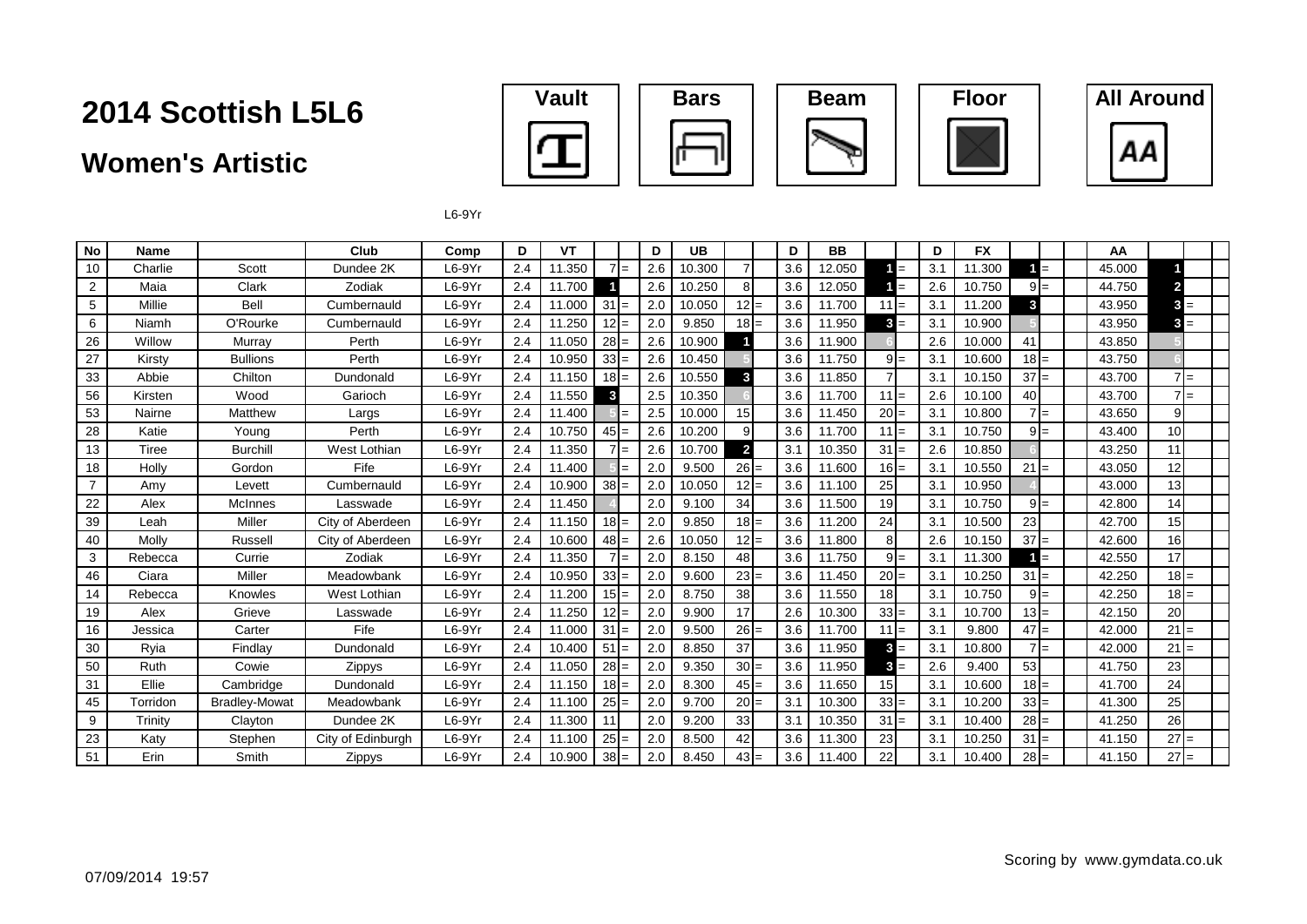|    |               | 2014 Scottish L5L6      |                   |          |     | Vault  |                |     | <b>Bars</b> |        |     | <b>Beam</b> |        |     | Floor  |                 | <b>All Around</b> |        |  |
|----|---------------|-------------------------|-------------------|----------|-----|--------|----------------|-----|-------------|--------|-----|-------------|--------|-----|--------|-----------------|-------------------|--------|--|
|    |               | <b>Women's Artistic</b> |                   |          |     |        |                |     |             |        |     |             |        |     |        |                 |                   |        |  |
| 20 | Anya          | Shepherd                | Lasswade          | $L6-9Yr$ | 2.4 | 11.600 | $\overline{2}$ | 2.6 | 9.500       | $26 =$ | 2.6 | 9.650       | 43     | 2.6 | 10.350 | 30 <sup>1</sup> | 41.100            | 29     |  |
| 36 | Alisha        | McKinnel                | Dumfries Y        | $L6-9Yr$ | 2.4 | 11.150 | $18 =$         | 2.6 | 9.950       | 16     | 3.1 | 9.750       | 42     | 3.1 | 10.200 | $33$ =          | 41.050            | $30 =$ |  |
| 41 | Emma          | Johnston                | City of Aberdeen  | $L6-9Yr$ | 2.4 | 11.100 | $25 =$         | 2.0 | 9.700       | $20 =$ | 2.6 | 9.600       | 44     | 3.1 | 10.650 | 17              | 41.050            | $30 =$ |  |
| 44 | Niamh         | Sutherland              | Allander          | $L6-9Yr$ | 2.4 | 10.400 | $51 =$         | 2.6 | 10.150      | $10 =$ | 3.2 | 10.000      | 38     | 3.1 | 10.450 | $24 =$          | 41.000            | 32     |  |
| 57 | Savannah      | Cordiner                | Garioch           | $L6-9Yr$ | 2.4 | 11.350 | $7 =$          | 2.5 | 9.350       | $30 =$ | 2.6 | 9.550       | $45 =$ | 3.1 | 10.600 | $18 =$          | 40.850            | 33     |  |
| 59 | Anna          | Duguid                  | Beacon            | $L6-9Yr$ | 2.4 | 10.600 | $48 =$         | 2.6 | 9.600       | $23 =$ | 3.6 | 10.400      | $28 =$ | 3.1 | 10.150 | $37 =$          | 40.750            | 34     |  |
| 58 | Amber         | Greig                   | Beacon            | $L6-9Yr$ | 2.4 | 10.900 | $38 =$         | 2.6 | 10.500      |        | 3.1 | 9.050       | 51     | 3.1 | 10.200 | $33 =$          | 40.650            | 35     |  |
| 25 | Jenna         | <b>Buirds</b>           | City of Edinburgh | $L6-9Yr$ | 2.4 | 10.950 | $33 =$         | 2.0 | 8.250       | 47     | 3.6 | 10.700      | 27     | 3.1 | 10.550 | $21 =$          | 40.450            | 36     |  |
| 38 | Millie        | Gordon                  | City of Aberdeen  | $L6-9Yr$ | 2.4 | 11.150 | $18 =$         | 2.0 | 9.400       | 29     | 2.6 | 10.050      | 37     | 2.6 | 9.800  | $47 =$          | 40.400            | 37     |  |
| 15 | Charlotte     | Kirkpatrick             | Fife              | $L6-9Yr$ | 2.4 | 10.950 | $33 =$         | 2.0 | 8.950       | 36     | 3.1 | 10.400      | $28 =$ | 2.1 | 9.950  | 42              | 40.250            | 38     |  |
| 55 | Amy           | Smith                   | Garioch           | $L6-9Yr$ | 2.4 | 11.150 | $18 =$         | 2.5 | 9.250       | 32     | 3.6 | 10.800      | 26     | 2.1 | 8.950  | 56              | 40.150            | 39     |  |
| 37 | Nicole        | Jackson                 | Dumfries Y        | $L6-9Yr$ | 2.4 | 10.250 | 54             | 2.6 | 10.150      | $10 =$ | 3.1 | 10.100      | $35 =$ | 3.1 | 9.550  | 52              | 40.050            | 40     |  |
| 17 | Emma          | <b>Struthers</b>        | Fife              | $L6-9Yr$ | 2.4 | 10.900 | $38 =$         | 2.0 | 9.050       | 35     | 2.6 | 9.400       | 48     | 2.6 | 10.450 | $24 =$          | 39.800            | 41     |  |
| 54 | <b>Brooke</b> | Mathieson               | Garioch           | $L6-9Yr$ | 2.4 | 10.800 | 44             | 2.0 | 9.550       | 25     | 2.6 | 9.200       | $49 =$ | 3.1 | 10.200 | $33 =$          | 39.750            | 42     |  |
| 48 | Ellie         | Sandilands              | Meadowbank        | $L6-9Yr$ | 2.4 | 10.750 | $45 =$         | 2.0 | 7.450       | 53     | 3.6 | 11.600      | $16 =$ | 2.6 | 9.850  | $45 =$          | 39.650            | 43     |  |
| 11 | Rose          | Sellarajah              | Dundee 2K         | $L6-9Yr$ | 2.4 | 11.200 | $15 =$         | 2.6 | 8.550       | 41     | 3.1 | 9.000       | 52     | 3.1 | 10.700 | $13 =$          | 39.450            | 44     |  |
| 34 | Morgan        | Olesen                  | Dundonald         | $L6-9Yr$ | 2.4 | 11.250 | $12 =$         | 2.0 | 7.900       | 51     | 3.1 | 10.400      | $28 =$ | 2.6 | 9.850  | $45 =$          | 39.400            | 45     |  |
| 49 | Lana          | Mackay                  | Meadowbank        | $L6-9Yr$ | 2.4 | 11.050 | $28 =$         | 2.0 | 7.700       | 52     | 3.1 | 9.800       | $40 =$ | 3.1 | 10.450 | $24 =$          | 39.000            | 46     |  |
| 35 | Jessica       | Murrav                  | Dumfries Y        | $L6-9Yr$ | 2.4 | 10.850 | 43             | 2.0 | 8.100       | $49 =$ | 2.6 | 9.550       | $45 =$ | 3.1 | 10.450 | $24 =$          | 38.950            | 47     |  |
| 52 | Alicia        | Franca                  | Largs             | $L6-9Yr$ | 2.4 | 11.150 | $18 =$         | 2.5 | 8.700       | 39     | 3.1 | 8.200       | 55     | 3.1 | 10.700 | $13 =$          | 38.750            | $48 =$ |  |
| 21 | Aimee         | Thompson                | Lasswade          | $L6-9Yr$ | 2.4 | 11.200 | $15 =$         | 1.3 | 7.350       | 54     | 2.6 | 9.500       | 47     | 3.1 | 10.700 | $13 =$          | 38.750            | $48 =$ |  |
| 32 | Emma          | Bovd                    | Dundonald         | $L6-9Yr$ | 2.4 | 10.500 | 50             | 2.0 | 8.650       | 40     | 3.1 | 9.200       | $49 =$ | 2.6 | 9.900  | $43 =$          | 38.250            | 50     |  |
| 42 | Amy           | Findlay                 | City of Aberdeen  | $L6-9Yr$ | 2.4 | 10.950 | $33 =$         | 2.0 | 8.450       | $43 =$ | 3.1 | 8.850       | 53     | 3.1 | 9.800  | $47 =$          | 38.050            | 51     |  |
| 43 | Orla          | Murray                  | City of Aberdeen  | $L6-9Yr$ | 2.4 | 10.900 | $38 =$         | 2.0 | 9.650       | 22     | 2.1 | 7.850       | 56     | 2.6 | 9.600  | 51              | 38.000            | 52     |  |
| 8  | Anna          | Craig                   | Dundee 2K         | $L6-9Yr$ | 2.4 | 10.100 | 55             | 2.0 | 7.300       | 55     | 3.1 | 10.100      | $35 =$ | 2.6 | 9.800  | $47 =$          | 37.300            | 53     |  |
| 24 | Grace         | Robertson               | City of Edinburgh | $L6-9Yr$ | 2.4 | 9.750  | 56             | 2.0 | 8.300       | $45 =$ | 3.6 | 9.950       | 39     | 2.6 | 9.200  | 54              | 37.200            | 54     |  |
| 12 | Niamh         | Graham                  | Phoenix Forfar    | $L6-9Yr$ | 2.4 | 10.400 | $51 =$         | 2.0 | 8.100       | $49 =$ | 3.1 | 8.650       | 54     | 3.1 | 9.900  | $43 =$          | 37.050            | 55     |  |
| 29 | Hollie        | Muirhead                | <b>Irvine Bay</b> | $L6-9Yr$ | 2.4 | 10.700 | 47             | 2.0 | 7.250       | 56     | 2.6 | 9.800       | $40 =$ | 3.1 | 9.100  | 55              | 36.850            | 56     |  |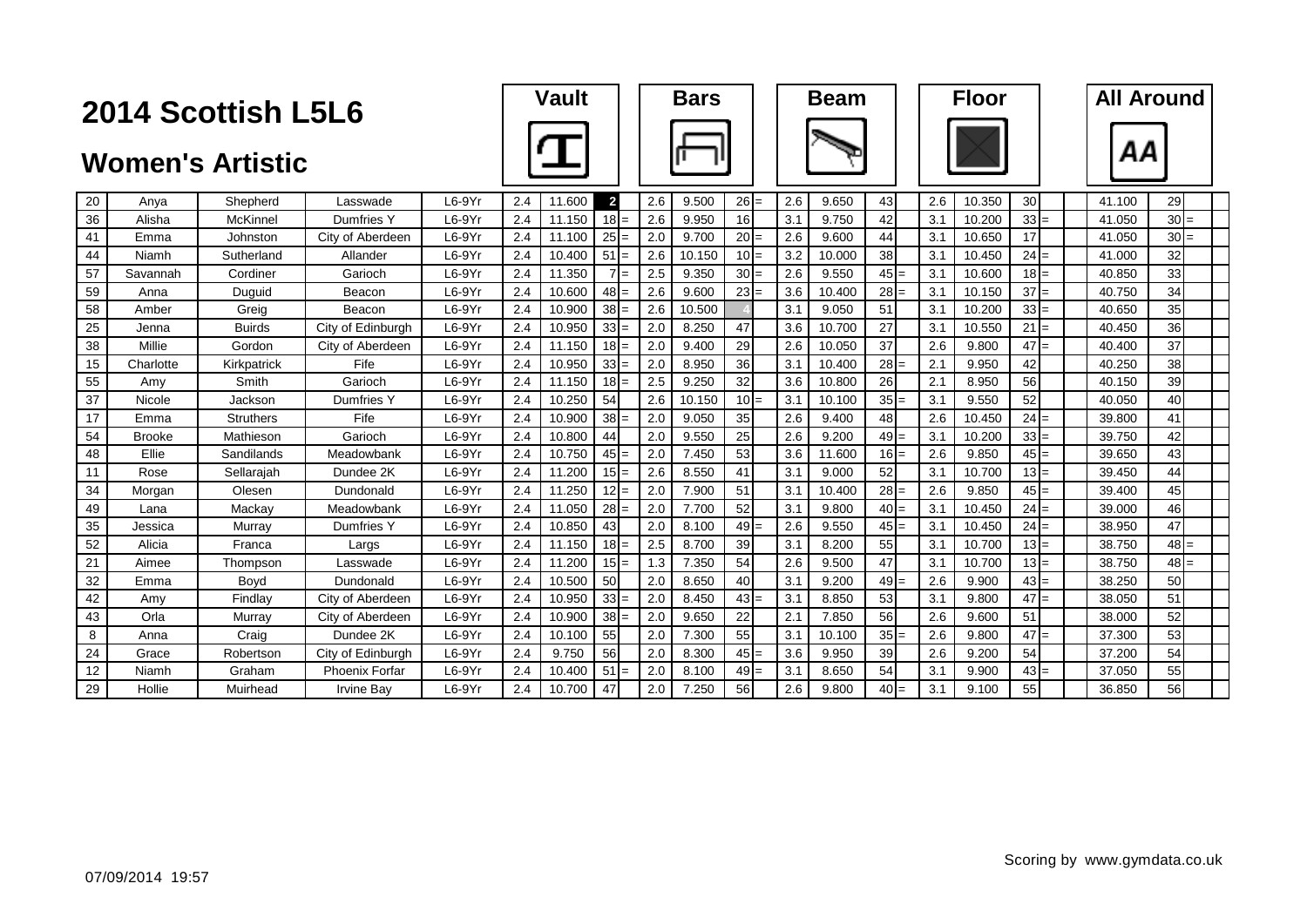### **Women's Artistic**









L6-8Yr

| No | Name          |                 | Club              | Comp     | D   | VT     |                 | D   | UB     |                 | D   | <b>BB</b> |                |     | D   | <b>FX</b> |                |     | AA     |                         |  |
|----|---------------|-----------------|-------------------|----------|-----|--------|-----------------|-----|--------|-----------------|-----|-----------|----------------|-----|-----|-----------|----------------|-----|--------|-------------------------|--|
| 75 | Carlv         | Fisher          | Hamilton          | $L6-8Yr$ | 2.4 | 11.000 | $20 =$          | 2.6 | 11.200 |                 | 3.6 | 11.150    | 12             |     | 3.1 | 11.250    |                |     | 44.600 |                         |  |
| 73 | Lucy          | McLachlan       | Fife              | $L6-8Yr$ | 2.4 | 11.350 |                 | 2.0 | 9.800  |                 | 3.6 | 11.950    |                |     | 3.1 | 10.900    |                |     | 44.000 | $\overline{\mathbf{c}}$ |  |
| 94 | Eilidh        | Gault           | Garioch           | $L6-8Yr$ | 2.4 | 11.700 | $\overline{2}$  | 2.5 | 10.050 | $3 =$           | 3.6 | 10.800    | 15             |     | 3.1 | 11.000    | $3 =$          |     | 43.550 | 3                       |  |
| 83 | Sophie        | Widdowson       | West Lothian      | $L6-8Yr$ | 2.4 | 11.450 |                 | 2.0 | 9.350  | $11 =$          | 3.6 | 11.500    |                |     | 2.6 | 10.650    | $10 =$         |     | 42.950 |                         |  |
| 70 | <b>Bella</b>  | Ryce            | Enigma            | $L6-8Yr$ | 2.4 | 11.250 | $8 =$           | 2.0 | 9.650  |                 | 3.6 | 11.650    | $\overline{2}$ |     | 2.6 | 10.350    | 17             |     | 42.900 |                         |  |
| 82 | Jessica       | Heeps           | West Lothian      | $L6-8Yr$ | 2.4 | 11.000 | $20 =$          | 2.0 | 8.850  | 18              | 3.6 | 11.600    | 3              |     | 3.1 | 10.900    |                | $=$ | 42.350 | $=$                     |  |
| 96 | Grace         | Mackie          | Garioch           | $L6-8Yr$ | 2.4 | 11.650 | 3               | 2.5 | 9.500  | 9               | 3.6 | 11.250    | 11             |     | 2.6 | 9.950     | 27             |     | 42.350 | $=$                     |  |
| 93 | Sommer        | Dean            | Dumfries Y        | $L6-8Yr$ | 2.4 | 11.050 | $18 =$          | 2.0 | 9.250  | $14 =$          | 3.6 | 11.050    | 13             |     | 3.1 | 10.700    | 9 <sub>l</sub> |     | 42.050 | 8                       |  |
| 79 | Chloe         | Nixon           | Perth             | $L6-8Yr$ | 2.4 | 11.350 |                 | 2.6 | 9.400  | 10 <sup>1</sup> | 3.1 | 10.200    | 20             |     | 2.6 | 11.050    | $\overline{2}$ |     | 42.000 | 9                       |  |
| 68 | Sula          | Gordan          | City of Edinburgh | $L6-8Yr$ | 2.4 | 10.950 | $22 =$          | 2.0 | 9.150  | 16              | 3.6 | 11.450    |                | $=$ | 3.1 | 10.300    | $18 =$         |     | 41.850 | $10 =$                  |  |
| 60 | Emma          | Kelsey          | City of Aberdeen  | $L6-8Yr$ | 2.4 | 11.100 | $14 =$          | 2.0 | 9.700  |                 | 2.6 | 10.050    | 22             |     | 3.1 | 11.000    | $3 =$          |     | 41.850 | $10 =$                  |  |
| 92 | Annie         | Richardson      | Dumfries Y        | $L6-8Yr$ | 2.4 | 11.400 |                 | 2.0 | 9.350  | $11 =$          | 2.6 | 10.450    | 18             |     | 3.1 | 10.600    | $13 =$         |     | 41.800 | 12                      |  |
| 81 | Maia          | Campbell        | West Lothian      | $L6-8Yr$ | 2.4 | 11.750 |                 | 2.0 | 9.550  | 8               | 3.1 | 10.100    | 21             |     | 2.6 | 9.900     | 28             |     | 41.300 | 13                      |  |
| 95 | Milly         | Ironside        | Garioch           | $L6-8Yr$ | 2.4 | 11.250 | $8 =$           | 2.5 | 8.950  | 17              | 3.6 | 10.700    | 17             |     | 2.6 | 10.250    | 22             |     | 41.150 | $14 =$                  |  |
| 72 | Freya         | Scott           | Fife              | $L6-8Yr$ | 2.4 | 9.950  | 35              | 2.0 | 9.250  | $14 =$          | 3.6 | 11.550    |                |     | 3.1 | 10.400    | 16             |     | 41.150 | $14 =$                  |  |
| 78 | Aimee         | Boath           | Dundee 2K         | $L6-8Yr$ | 2.4 | 10.550 | 33              | 2.0 | 10.050 | $3 =$           | 3.1 | 9.900     | 23             |     | 2.6 | 10.300    | $18 =$         |     | 40.800 | 16                      |  |
| 88 | Sarah         | Forrest         | Lasswade          | $L6-8Yr$ | 2.4 | 11.100 | $14 =$          | 1.3 | 7.950  | $22 =$          | 3.6 | 11.450    |                |     | 2.6 | 10.000    | $24 =$         |     | 40.500 | $17 =$                  |  |
| 89 | Willow        | Welch           | Lasswade          | $L6-8Yr$ | 2.4 | 10.900 | $25 =$          | 1.3 | 7.950  | $22 =$          | 3.6 | 11.000    | 14             |     | 2.6 | 10.650    | $10 =$         |     | 40.500 | $17 =$                  |  |
| 85 | Eva           | <b>Richards</b> | Zippys            | $L6-8Yr$ | 2.4 | 11.250 | $8I=$           | 2.6 | 10.200 | $\overline{2}$  | 3.1 | 8.300     | 32             |     | 3.1 | 10.650    | $10 =$         |     | 40.400 | 19                      |  |
| 71 | Chloe         | Marwick         | Fife              | $L6-8Yr$ | 2.4 | 10.950 | $22 =$          | 1.4 | 6.900  | 32              | 3.6 | 11.400    | $9 =$          |     | 3.1 | 10.950    |                |     | 40.200 | 20                      |  |
| 67 | Teigan        | <b>Dickson</b>  | City of Edinburgh | $L6-8Yr$ | 2.4 | 11.050 | $18 =$          | 1.4 | 6.950  | 31              | 3.1 | 10.300    | 19             |     | 3.1 | 10.850    | 8 <sup>1</sup> |     | 39.150 | 21                      |  |
| 61 | Emily         | Hartley         | City of Aberdeen  | $L6-8Yr$ | 2.4 | 10.800 | $27 =$          | 2.0 | 7.800  | 24              | 3.6 | 11.400    | $9 =$          |     | 2.6 | 9.100     | 35             |     | 39.100 | 22                      |  |
| 62 | Chloe         | McBain          | City of Aberdeen  | $L6-8Yr$ | 2.4 | 11.200 | 13              | 2.0 | 9.350  | $11 =$          | 3.1 | 9.100     | 30             |     | 2.6 | 9.150     | 34             |     | 38.800 | 23                      |  |
| 64 | Charlotte     | Grant           | City of Edinburgh | $L6-8Yr$ | 2.4 | 11.250 | $8I=$           | 1.9 | 6.000  | 34              | 3.1 | 10.750    | 16             |     | 2.6 | 10.300    | $18 =$         |     | 38.300 | 24                      |  |
| 77 | <b>Stella</b> | Finlay          | Lenzie Woodhead   | $L6-8Yr$ | 2.4 | 10.950 | $22 =$          | 1.5 | 7.350  | 27              | 3.1 | 9.800     | $24 =$         |     | 2.6 | 10.000    | $24 =$         |     | 38.100 | 25                      |  |
| 90 | Niamh         | Stupart         | Lasswade          | $L6-8Yr$ | 2.4 | 10.700 | 30 <sup>l</sup> | 1.3 | 7.650  | 25              | 2.1 | 9.650     | 26             |     | 2.6 | 10.050    | 23             |     | 38.050 | 26                      |  |
| 74 | Eve           | Laverty         | Hamilton          | $L6-8Yr$ | 2.4 | 10.750 | 29              | 1.4 | 6.350  | 33              | 3.6 | 11.450    |                |     | 2.6 | 9.450     | 31             |     | 38.000 | 27                      |  |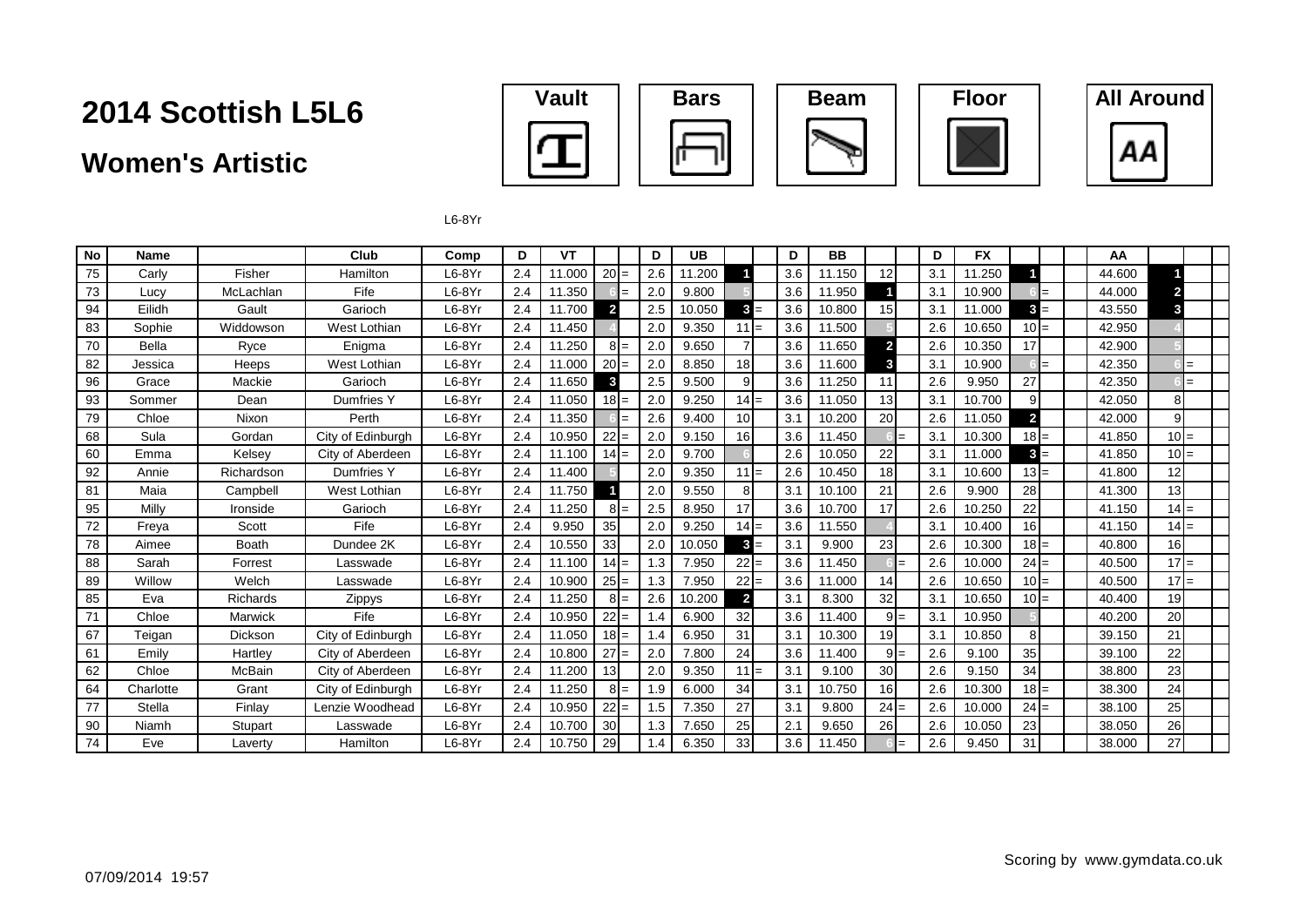|                                                                          | <b>2014 Scottish L5L6</b> |           |                   | <b>Vault</b> |     |        |        | <b>Bars</b> |     |       | <b>Beam</b>     |     |       | <b>Floor</b>    |     | <b>All Around</b> |                 |        |                 |  |
|--------------------------------------------------------------------------|---------------------------|-----------|-------------------|--------------|-----|--------|--------|-------------|-----|-------|-----------------|-----|-------|-----------------|-----|-------------------|-----------------|--------|-----------------|--|
| <b>Women's Artistic</b><br>84<br>$L6-8Yr$<br>Zippys<br>Mayer<br>Angelica |                           |           |                   |              |     |        |        |             |     |       |                 |     |       |                 |     |                   |                 | ΑА     |                 |  |
|                                                                          |                           |           |                   |              | 2.4 | 11.100 | $14 =$ |             | 2.5 | 8.250 | 20              | 2.6 | 7.850 | 34              | 3.1 | 10.600            | $13 =$          | 37.800 | 28              |  |
| 66                                                                       | Grace                     | Jones     | City of Edinburgh | $L6-8Yr$     | 2.4 | 10.250 | 34     |             | 2.0 | 8.150 | 21              | 2.6 | 9.250 | 28              | 2.1 | 9.600             | 29I             | 37.250 | <b>29</b>       |  |
| 86                                                                       | Lauren                    | Galbraith | Zippys            | $L6-8Yr$     | 2.4 | 11.100 | 14I    |             | 2.0 | 8.400 | 19 <sup>l</sup> | 2.4 | 7.650 | 35 <sup>1</sup> | 2.1 | 10.000            | $24 =$          | 37.150 | 30 <sup>l</sup> |  |
| 76                                                                       | Kirsty                    | O'Donnell | Lenzie Woodhead   | $L6-8Yr$     | 2.4 | 10.800 | $27 =$ |             | 1.4 | 5.850 | 35 <sup>1</sup> | 3.1 | 9.800 | $24 =$          | 3.1 | 10.450            | 15 <sup>1</sup> | 36,900 | 31              |  |
| 80                                                                       | Hayleigh                  | Wallace   | Perth             | $L6-8Yr$     | 2.4 | 11.250 |        | $8I =$      | 1.3 | 7.200 | 29              | 2.1 | 8.100 | 33 <sup>1</sup> | 2.6 | 10.300            | $18 =$          | 36.850 | 32 <sub>l</sub> |  |
| 87                                                                       | Francesca                 | Dunn      | <b>Zippys</b>     | $L6-8Yr$     | 2.4 | 10.600 | 32     |             | 1.3 | 7.300 | 28              | 2.6 | 9.350 | 27              | 2.1 | 9.550             | 30I             | 36.800 | 33 <sup>1</sup> |  |
| 91                                                                       | Charlotte                 | MacPhie   | Lasswade          | $L6-8Yr$     | 2.4 | 10.650 | 31     |             | 1.3 | 7.450 | 26              | 2.6 | 9.200 | 29              | 2.1 | 9.250             | 33 <sup>1</sup> | 36.550 | 34              |  |
| 69                                                                       | Lauren                    | Mc Huah   | Auchterarder      | $L6-8Yr$     | 2.4 | 10.900 | $25 =$ |             |     | 7.150 | 30 <sup>l</sup> | 3.1 | 8.450 | 31              | 2.6 | 9.300             | 32 <sub>2</sub> | 35.800 | 35 <sub>l</sub> |  |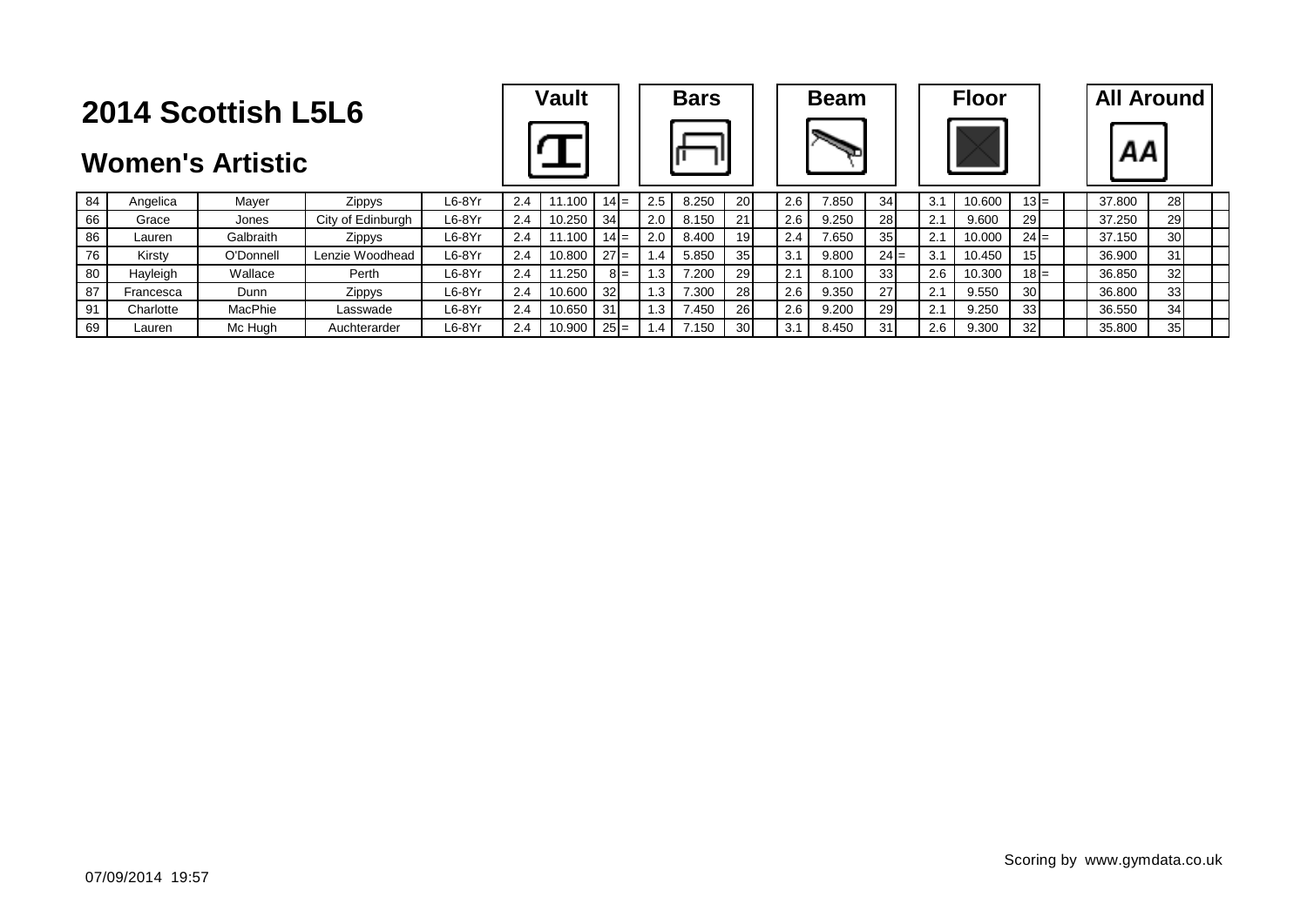### **Women's Artistic**









L6-10&11Yr

| No  | <b>Name</b> |            | Club              | Comp       | D   | VT     |                | D   | <b>UB</b> |                |     | D   | <b>BB</b> |              |     | D   | <b>FX</b> |        | AA     |                 |  |
|-----|-------------|------------|-------------------|------------|-----|--------|----------------|-----|-----------|----------------|-----|-----|-----------|--------------|-----|-----|-----------|--------|--------|-----------------|--|
| 140 | Kayla       | Hudson     | Dumfries Y        | L6-10&11Y  | 2.4 | 11.700 | $\overline{2}$ | 3.1 | 11.650    | 3              |     | 3.6 | 11.250    | 21           |     | 3.1 | 10.850    | 15     | 45.450 |                 |  |
| 100 | Unnam       | Chaudry    | West Lothian      | L6-10&11Y  | 2.4 | 11.350 | $9 =$          | 3.1 | 11.250    |                | $=$ | 3.6 | 12.100    |              |     | 3.1 | 10.500    | $35 =$ | 45.200 | $\mathbf{z}$    |  |
| 104 | Emma        | McConville | Dynamic           | L6-10&11Y  | 2.4 | 11.800 |                | 2.5 | 11.350    |                |     | 2.6 | 10.950    | $29 =$       |     | 3.1 | 11.050    |        | 45.150 | 3               |  |
| 136 | Annabel     | King       | Dumfries Y        | L6-10&11Y  | 2.4 | 11.500 |                | 3.1 | 11.750    | $\overline{2}$ |     | 2.6 | 10.950    | $29 =$       |     | 3.1 | 10.800    | $16 =$ | 45.000 |                 |  |
| 135 | Olivia      | Allan-Cook | Garioch           | L6-10&11Y  | 2.4 | 11.300 | $16 =$         | 3.1 | 11.250    |                | $=$ | 3.6 | 11.550    | $9 =$        |     | 3.1 | 10.400    | $42 =$ | 44.500 |                 |  |
| 103 | Samantha    | Honeyman   | Zodiak            | L6-10&11Y  | 2.4 | 11.400 |                | 2.5 | 9.750     | $ 42  =$       |     | 3.6 | 11.800    | 3            |     | 3.1 | 11.400    |        | 44.350 |                 |  |
| 98  | Emma        | Thomson    | West Lothian      | L6-10&11Y  | 2.4 | 11.300 | $16 =$         | 2.0 | 10.100    | 33             |     | 3.6 | 11.700    |              | $=$ | 3.2 | 11.000    | $8 =$  | 44.100 |                 |  |
| 118 | Laura       | McDougall  | Cumbernauld       | L6-10&11Y  | 2.4 | 11.400 |                | 2.6 | 11.400    |                |     | 3.1 | 10.300    | 38           |     | 3.1 | 10.950    | $10 =$ | 44.050 | 8               |  |
| 117 | Nina        | D'Ambrosio | Cumbernauld       | L6-10&11Y  | 2.4 | 11.350 | $9 =$          | 2.6 | 11.100    | $10 =$         |     | 3.1 | 10.500    | $35 =$       |     | 3.1 | 11.050    |        | 44.000 | 9 <sub>l</sub>  |  |
| 141 | <b>Beth</b> | Jardine    | Dumfries Y        | L6-10&11Y  | 2.4 | 11.600 | 3              | 3.1 | 11.950    |                |     | 2.1 | 9.350     | 65           |     | 3.1 | 10.950    | $10 =$ | 43.850 | 10              |  |
| 154 | Emma        | Sutherland | Hamilton          | L6-10&11Y  | 2.4 | 11.200 | $25 =$         | 3.1 | 10.950    | 13             |     | 3.1 | 11.100    | $26 =$       |     | 3.1 | 10.350    | $47 =$ | 43.600 | $11 =$          |  |
| 182 | Jodie       | Christie   | Dundee 2K         | L6-10&11Y  | 2.4 | 11.550 |                | 2.0 | 9.700     | $47 =$         |     | 3.6 | 11.550    | $9 =$        |     | 3.1 | 10.800    | $16 =$ | 43.600 | $11 =$          |  |
| 155 | Leona       | Kelly      | Hamilton          | L6-10&11Y  | 2.4 | 11.200 | $25 =$         | 2.0 | 9.800     | $39 =$         |     | 3.6 | 11.700    |              | $=$ | 3.1 | 10.700    | $22 =$ | 43.400 | 13              |  |
| 152 | Imogen      | Tribe      | Dundonald         | L6-10&11Y  | 2.4 | 11.350 | $9 =$          | 2.5 | 11.000    | 12             |     | 2.6 | 9.850     | $50 =$       |     | 3.1 | 11.150    | $2 =$  | 43.350 | $14 =$          |  |
| 178 | Robyn       | Low        | City of Aberdeen  | L6-10&11Y  | 2.4 | 11.000 | $53 =$         | 2.5 | 10.350    | 26             |     | 3.6 | 11.450    | $14 =$       |     | 3.1 | 10.550    | $32$ = | 43.350 | $14 =$          |  |
| 126 | Maria       | McEwan     | Zippys            | L6-10&11Y  | 2.4 | 11.100 | $37 =$         | 2.6 | 11.250    |                | ⊪=  | 3.6 | 11.550    | $9I=$        |     | 3.1 | 9.350     | 73     | 43.250 | 16              |  |
| 134 | Faye        | Mark       | Garioch           | L6-10&11Y  | 2.4 | 11.350 | $9 =$          | 2.5 | 9.750     | $ 42  =$       |     | 3.6 | 11.200    | $22 =$       |     | 3.1 | 10.800    | $16 =$ | 43.100 | 17              |  |
| 129 | Yasmin      | Ali        | City of Edinburgh | L6-10&11Y  | 2.4 | 11.200 | $25 =$         | 2.0 | 9.950     | 37             |     | 3.6 | 11.200    | 22           | $=$ | 3.1 | 10.600    | $30 =$ | 42.950 | 18              |  |
| 181 | Elspeth     | Scott      | Dundee 2K         | L6-10&11Y  | 2.4 | 11.100 | $37 =$         | 3.1 | 10.800    | 15             |     | 3.1 | 9.950     | 45           |     | 3.1 | 11.050    |        | 42.900 | 19              |  |
| 153 | Katie       | Frame      | Hamilton          | L6-10&11Y  | 2.4 | 11.150 | $28 =$         | 2.5 | 10.400    | $24 =$         |     | 3.1 | 10.450    | 37           |     | 3.1 | 10.800    | $16 =$ | 42.800 | 20 <sup>1</sup> |  |
| 102 | Aimee       | McLaren    | Zodiak            | L6-10&11Y  | 2.4 | 11.100 | $37 =$         | 2.0 | 9.350     | 53             |     | 3.6 | 11.700    |              | $=$ | 3.1 | 10.600    | $30 =$ | 42.750 | 21              |  |
| 122 | Coirilidh   | Cook       | Allander          | L6-10&11Y  | 2.4 | 11.350 | $9 =$          | 2.0 | 9.250     | 55             |     | 3.6 | 11.400    | $16 =$       |     | 3.1 | 10.700    | $22 =$ | 42.700 | 22              |  |
| 121 | Lauren      | MacKenzie  | Allander          | L6-10&11Y  | 2.4 | 11.050 | $45 =$         | 2.6 | 10.550    | $20 =$         |     | 3.1 | 10.050    | $42 =$       |     | 3.1 | 10.900    | $13 =$ | 42.550 | 23              |  |
| 175 | Orin        | Murray     | Auchterarder      | L6-10&11Y  | 2.4 | 11.150 | $28 =$         | 2.5 | 10.300    | $27 =$         |     | 3.6 | 11.300    | 20           |     | 2.6 | 9.700     | $65 =$ | 42.450 | 24              |  |
| 114 | Camrin      | Morgan     | City of Edinburgh | L6-10&11Y  | 2.4 | 11.100 | $37 =$         | 2.0 | 9.750     | $ 42  =$       |     | 3.6 | 11.150    | 25           |     | 3.1 | 10.350    | $47 =$ | 42.350 | $25 =$          |  |
| 97  | Gemma       | Miller     | West Lothian      | L6-10&11Y  | 2.4 | 11.100 | $37 =$         | 2.0 | 8.850     | 60             |     | 3.6 | 11.950    | $\mathbf{2}$ |     | 3.1 | 10.450    | $37 =$ | 42.350 | $25 =$          |  |
| 119 | Isabella    | Knox       | Cumbernauld       | L6-10&11Yr | 2.4 | 11.300 | $16 =$         | 2.6 | 11.100    | $10 =$         |     | 3.1 | 9.450     | 63           |     | 3.1 | 10.450    | $37 =$ | 42.300 | 27              |  |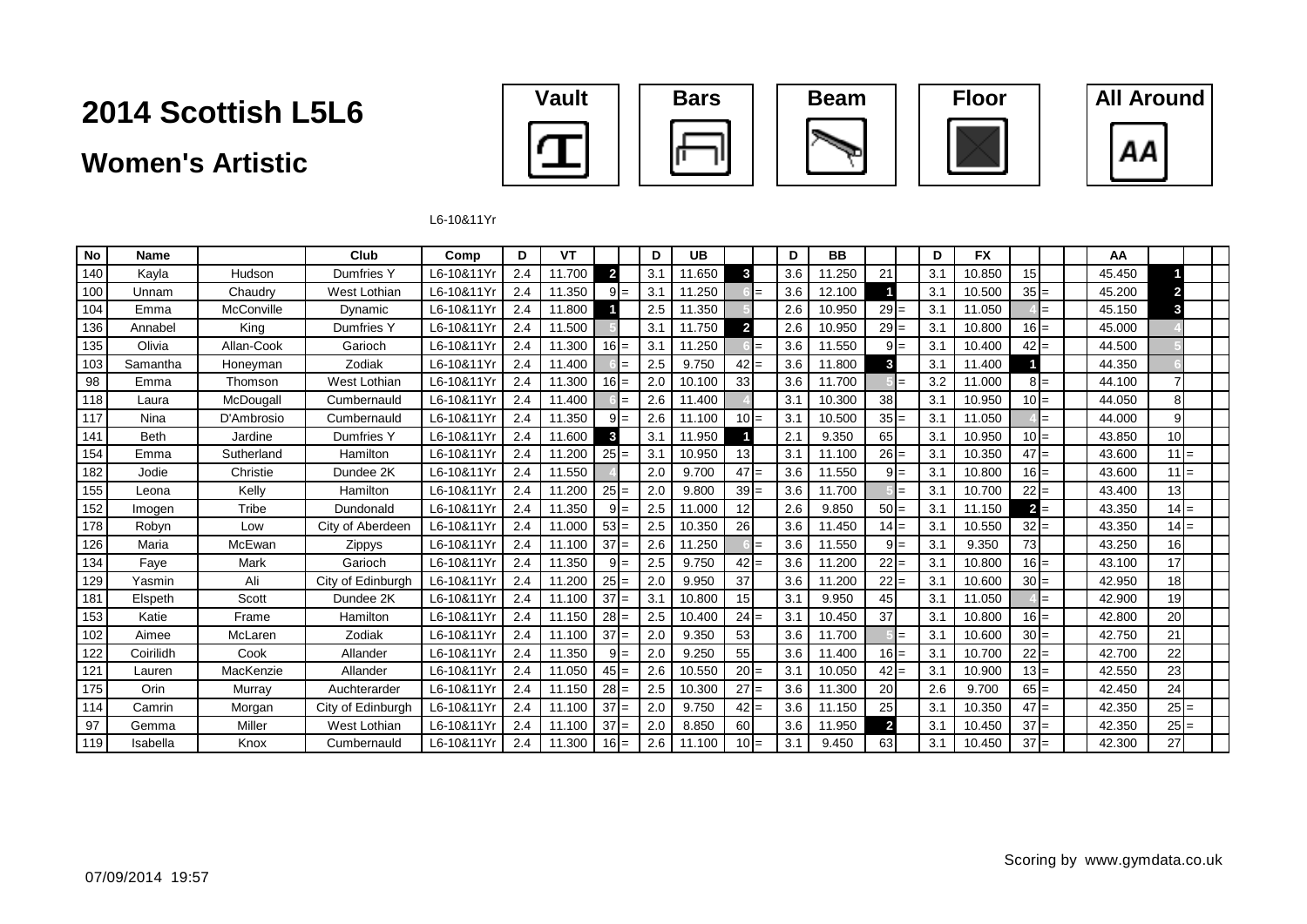|     |           | 2014 Scottish L5L6      |                   |            |     | <b>Vault</b> |        |     | <b>Bars</b> |           |     | <b>Beam</b> |                |     | <b>Floor</b> |        | <b>All Around</b> |        |  |
|-----|-----------|-------------------------|-------------------|------------|-----|--------------|--------|-----|-------------|-----------|-----|-------------|----------------|-----|--------------|--------|-------------------|--------|--|
|     |           | <b>Women's Artistic</b> |                   |            |     |              |        |     |             |           |     |             |                |     |              |        | ΑА                |        |  |
| 125 | Mia       | Glegg                   | Allander          | L6-10&11Yr | 2.4 | 10.550       | 72     | 2.6 | 10.700      | $16 =$    | 2.6 | 10.550      | $33 =$         | 3.1 | 10.450       | $37 =$ | 42.250            | $28 =$ |  |
| 115 | Kirsty    | MacMillan               | City of Edinburgh | L6-10&11Y  | 2.4 | 11.350       | $9 =$  | 2.5 | 10.200      | $30 =$    | 3.1 | 10.050      | $42 =$         | 3.1 | 10.650       | $26 =$ | 42.250            | $28 =$ |  |
| 151 | Katie     | Cain                    | Dundonald         | L6-10&11Y  | 2.4 | 11.150       | $28 =$ | 2.5 | 10.650      | $18 =$    | 2.6 | 9.550       | $60 =$         | 3.1 | 10.900       | $13 =$ | 42.250            | $28 =$ |  |
| 112 | Emma      | Richards                | City of Edinburgh | L6-10&11Y  | 2.4 | 11.150       | $28 =$ | 2.5 | 10.550      | $20 =$    | 2.6 | 9.750       | $54 =$         | 3.1 | 10.700       | $22 =$ | 42.150            | 31     |  |
| 172 | Heather   | <b>Buchanan</b>         | Auchterarder      | L6-10&11Yr | 2.4 | 11.050       | $45 =$ | 2.5 | 9.700       | 47<br>$=$ | 3.6 | 11.100      | $26 =$         | 3.1 | 10.250       | $51 =$ | 42.100            | 32     |  |
| 144 | Clara     | Kerr                    | Beacon            | L6-10&11Y  | 2.4 | 11.150       | $28 =$ | 2.6 | 10.250      | 29        | 3.6 | 10.200      | 39             | 3.1 | 10.450       | $37 =$ | 42.050            | 33     |  |
| 165 | Victoria  | Mathieson               | Perth             | L6-10&11Y  | 2.4 | 10.600       | $70 =$ | 2.0 | 9.850       | 38        | 3.6 | 11.750      |                | 2.6 | 9.800        | 60     | 42.000            | 34     |  |
| 113 | Ailsa     | Wight                   | City of Edinburgh | L6-10&11Yr | 2.4 | 11.300       | $16 =$ | 2.0 | 10.050      | $34 =$    | 3.1 | 10.100      | $40 =$         | 3.1 | 10.500       | $35 =$ | 41.950            | $35$ = |  |
| 127 | Charlotte | Dunn                    | Zippys            | L6-10&11Yr | 2.4 | 11.050       | $45 =$ | 2.0 | 8.500       | 65        | 3.6 | 11.600      | 8 <sup>1</sup> | 3.1 | 10.800       | $16 =$ | 41.950            | $35$ = |  |
| 146 | Carly     | Banks                   | Meadowbank        | L6-10&11Y  | 2.4 | 11.000       | $53$ = | 2.0 | 10.400      | $24 =$    | 2.6 | 9.750       | $54 =$         | 3.1 | 10.650       | $26 =$ | 41.800            | $37 =$ |  |
| 139 | Emily     | Richardson              | Dumfries Y        | L6-10&11Y  | 2.4 | 11.050       | $45 =$ | 2.5 | 10.450      | $22 =$    | 2.6 | 9.150       | $66 =$         | 3.1 | 11.150       | $2 =$  | 41.800            | $37 =$ |  |
| 133 | Cara      | Johnstone               | City of Edinburgh | L6-10&11Y  | 2.4 | 11.150       | $28 =$ | 2.0 | 10.450      | $22 =$    | 3.1 | 9.900       | $46 =$         | 2.6 | 10.250       | $51 =$ | 41.750            | 39     |  |
| 162 | Elise     | Marwick                 | Lasswade          | L6-10&11Yr | 2.4 | 10.950       | $58 =$ | 2.6 | 9.750       | $42 =$    | 3.6 | 10.800      | 31             | 2.6 | 10.200       | 54     | 41.700            | $40 =$ |  |
| 163 | Sarah     | <b>Happs</b>            | Lasswade          | L6-10&11Y  | 2.4 | 11.100       | $37 =$ | 2.6 | 9.150       | 56        | 2.6 | 10.500      | $35 =$         | 3.1 | 10.950       | $10 =$ | 41.700            | $40 =$ |  |
| 106 | Lauren    | Hayward                 | Dynamic           | L6-10&11Y  | 2.4 | 11.400       |        | 2.5 | 10.700      | $16 =$    | 2.6 | 9.800       | $52 =$         | 3.1 | 9.750        | $61 =$ | 41.650            | 42     |  |
| 143 | Lucy      | McCluskey               | Beacon            | L6-10&11Y  | 2.4 | 11.050       | $45 =$ | 2.0 | 9.800       | $39 =$    | 3.6 | 11.000      | 28             | 2.6 | 9.750        | $61 =$ | 41.600            | $43 =$ |  |
| 138 | Ellie     | Maxwell                 | Dumfries Y        | L6-10&11Y  | 2.4 | 11.150       | $28 =$ | 2.5 | 10.150      | 32        | 2.6 | 9.600       | 59             | 3.1 | 10.700       | $22 =$ | 41.600            | $43 =$ |  |
| 99  | Danielle  | Rodger                  | West Lothian      | L6-10&11Y  | 2.4 | 11.250       | $20 =$ | 2.0 | 9.800       | 39<br>$=$ | 3.6 | 11.200      | $22 =$         | 2.1 | 9.300        | $74 =$ | 41.550            | 45     |  |
| 130 | Julia     | Diaz                    | City of Edinburgh | L6-10&11Y  | 2.4 | 11.250       | $20 =$ | 2.0 | 8.400       | $66 =$    | 3.6 | 11.450      | $14 =$         | 3.1 | 10.400       | $42 =$ | 41.500            | 46     |  |
| 131 | Isabella  | Yates                   | City of Edinburgh | L6-10&11Yr | 2.4 | 10.850       | $62 =$ | 2.5 | 9.600       | $50 =$    | 3.6 | 11.400      | $16 =$         | 2.6 | 9.550        | 71     | 41.400            | 47     |  |
| 159 | Lucy      | Reilly                  | Lenzie Woodhead   | L6-10&11Y  | 2.4 | 11.250       | $20 =$ | 2.0 | 9.450       | 52        | 3.1 | 9.900       | $46 =$         | 3.1 | 10.750       | 21     | 41.350            | $48 =$ |  |
| 108 | Colby     | Barr                    | <b>Irvine Bay</b> | L6-10&11Y  | 2.4 | 11.250       | $20 =$ | 2.5 | 9.700       | $47 =$    | 3.6 | 11.350      | 19             | 2.6 | 9.050        | 76     | 41.350            | $48 =$ |  |
| 145 | Lucy      | Sandilands              | Meadowbank        | L6-10&11Yr | 2.4 | 11.050       | $45 =$ | 2.5 | 10.650      | $18 =$    | 3.1 | 9.900       | $46 =$         | 2.6 | 9.700        | $65 =$ | 41.300            | 50     |  |
| 128 | Sophie    | Gill                    | City of Edinburgh | L6-10&11Y  | 2.4 | 10.950       | $58 =$ | 2.5 | 10.200      | $30 =$    | 3.1 | 9.700       | $56 =$         | 2.6 | 10.350       | $47 =$ | 41.200            | 51     |  |
| 123 | Ania      | Wilson                  | Allander          | L6-10&11Y  | 2.4 | 10.650       | $67 =$ | 2.0 | 8.300       | $69 =$    | 3.6 | 11.400      | $16 =$         | 3.1 | 10.650       | $26 =$ | 41.000            | 52     |  |
| 132 | Rachel    | Jenkins                 | City of Edinburgh | L6-10&11Y  | 2.4 | 11.150       | $28 =$ | 2.0 | 9.600       | $50 =$    | 3.1 | 9.800       | $52 =$         | 2.6 | 10.250       | $51 =$ | 40.800            | 53     |  |
| 101 | Orla      | O'Neill                 | Zodiak            | L6-10&11Y  | 2.4 | 11.150       | $28 =$ | 2.5 | 10.300      | $27 =$    | 2.6 | 8.800       | $71 =$         | 3.1 | 10.400       | $42 =$ | 40.650            | 54     |  |
| 105 | Emily     | Boden                   | Dynamic           | L6-10&11Y  | 2.4 | 11.250       | $20 =$ | 2.5 | 10.050      | $34 =$    | 3.1 | 9.650       | 58             | 3.1 | 9.650        | 69     | 40.600            | $55 =$ |  |
| 177 | Rebecca   | Smith                   | City of Aberdeen  | L6-10&11Y  | 2.4 | 11.050       | $45 =$ | 2.6 | 11.150      | 9         | 2.1 | 8.700       | 73             | 2.6 | 9.700        | $65 =$ | 40.600            | $55 =$ |  |
| 160 | Rachel    | Scott                   | Lasswade          | L6-10&11Y  | 2.4 | 9.700        | 76     | 2.6 | 10.900      | 14        | 2.6 | 9.900       | $46 =$         | 2.1 | 10.000       | 57     | 40.500            | 57     |  |
| 142 | Hana      | King                    | Dumfries Y        | L6-10&11Yr | 2.4 | 11.000       | $53 =$ | 2.0 | 8.350       | 68        | 2.6 | 10.550      | $33 =$         | 3.1 | 10.550       | $32 =$ | 40.450            | 58     |  |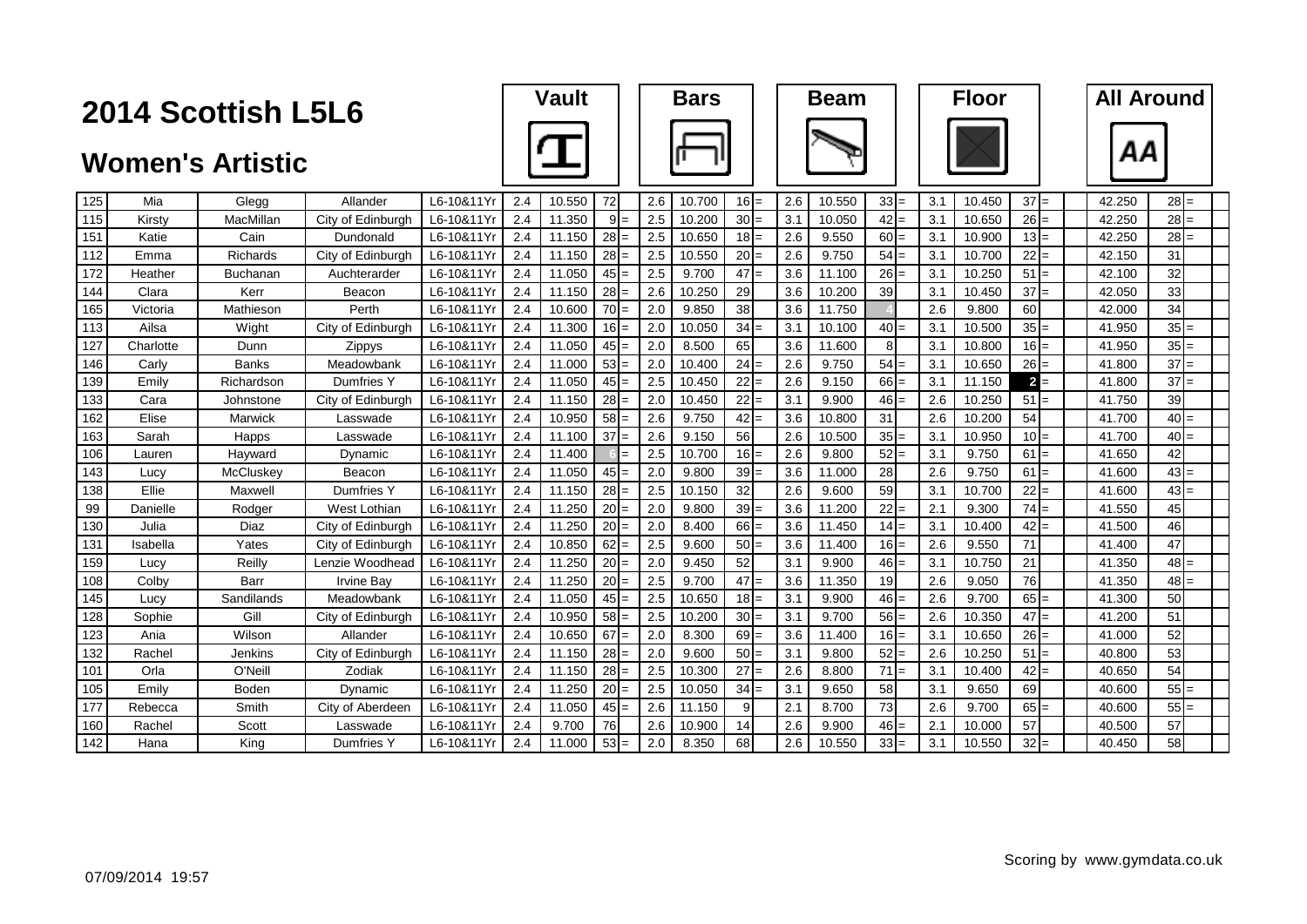|     |          | 2014 Scottish L5L6      |                       |            |     | <b>Vault</b> |        |     | <b>Bars</b> |        |     | <b>Beam</b> |           |     | <b>Floor</b> |        | <b>All Around</b> |    |  |
|-----|----------|-------------------------|-----------------------|------------|-----|--------------|--------|-----|-------------|--------|-----|-------------|-----------|-----|--------------|--------|-------------------|----|--|
|     |          | <b>Women's Artistic</b> |                       |            |     |              |        |     |             |        |     |             |           |     |              |        |                   |    |  |
| 120 | Laura    | Wilson                  | Allander              | L6-10&11Yr | 2.4 | 10.950       | $58 =$ | 2.0 | 8.800       | $61 =$ | 2.6 | 9.550       | $60 =$    | 3.1 | 11.050       | $=$    | 40.350            | 59 |  |
| 156 | Lucy     | Mutch                   | Hamilton              | L6-10&11Yr | 2.4 | 10.150       | 75     | 2.0 | 10.000      | 36     | 2.6 | 9.550       | $60 =$    | 3.1 | 10.400       | $42 =$ | 40.100            | 60 |  |
| 158 | Anna     | Meechan                 | Lenzie Woodhead       | L6-10&11Yr | 2.4 | 10.750       | $64 =$ | 2.0 | 9.050       | 57     | 3.1 | 10.050      | $42 =$    | 3.1 | 10.150       | 55     | 40.000            | 61 |  |
| 157 | Gilly    | MacPherson              | Lenzie Woodhead       | L6-10&11Yr | 2.4 | 10.600       | $70 =$ | 2.0 | 9.300       | 54     | 3.1 | 9.700       | $56 =$    | 3.1 | 10.300       | 50     | 39.900            | 62 |  |
| 167 | Murron   | Ferriday                | Perth                 | L6-10&11Yr | 2.4 | 11.100       | $37 =$ | 2.0 | 7.500       | 74     | 3.6 | 11.500      | $12 =$    | 2.1 | 9.600        | 70     | 39.700            | 63 |  |
| 176 | Olivia   | Stevenson               | <b>Balwearie</b>      | L6-10&11Yr | 2.4 | 11.350       | $9 =$  | 2.6 | 8.800       | $61 =$ | 2.6 | 8.250       | 75        | 3.1 | 11.000       | $8 =$  | 39.400            | 64 |  |
| 174 | Hannah   | McHugh                  | Auchterarder          | L6-10&11Yr | 2.4 | 11.050       | $45 =$ | 2.0 | 7.300       | 75     | 3.6 | 10.700      | 32        | 3.1 | 10.100       | 56     | 39.150            | 65 |  |
| 116 | Molly    | Drummond                | City of Edinburgh     | L6-10&11Yr | 2.4 | 10.850       | $62 =$ | 2.0 | 8.400       | $66 =$ | 3.1 | 10.100      | $40 =$    | 2.6 | 9.750        | $61 =$ | 39.100            | 66 |  |
| 111 | Lucy     | Hill                    | City of Edinburgh     | L6-10&11Yr | 2.4 | 10.650       | $67 =$ | 1.4 | 6.350       | 76     | 3.6 | 11.500      | $12 =$    | 3.1 | 10.550       | $32 =$ | 39.050            | 67 |  |
| 107 | Eilidh   | Copland                 | Dynamic               | L6-10&11Yr | 2.4 | 11.000       | $53 =$ | 2.0 | 9.000       | $58 =$ | 2.6 | 9.050       | $68 =$    | 3.1 | 9.850        | $58 =$ | 38.900            | 68 |  |
| 168 | Carvs    | Allan                   | <b>Phoenix Forfar</b> | L6-10&11Y  | 2.4 | 10.700       | 66     | 2.0 | 8.300       | $69 =$ | 3.1 | 8.900       | <b>70</b> | 3.2 | 10.400       | $42 =$ | 38.300            | 69 |  |
| 124 | Abagail  | <b>Buxton</b>           | Allander              | L6-10&11Yr | 2.4 | 10.400       | 73     | 2.0 | 8.200       | 73     | 3.1 | 8.800       | $71 =$    | 3.1 | 10.650       | $26 =$ | 38.050            | 70 |  |
| 173 | Mhairi   | McWhinnie               | Auchterarder          | L6-10&11Yr | 2.4 | 10.750       | $64 =$ | 2.0 | 8.650       | 64     | 2.6 | 9.050       | $68 =$    | 2.6 | 9.500        | 72     | 37.950            | 71 |  |
| 149 | Emma     | Calder                  | Meadowbank            | L6-10&11Yr | 2.4 | 10.650       | $67 =$ | 2.0 | 8.750       | 63     | 2.0 | 8.000       | 77        | 3.1 | 10.450       | $37 =$ | 37.850            | 72 |  |
| 170 | Amv      | <b>Barr</b>             | Phoenix Forfar        | L6-10&11Yr | 2.4 | 10.900       | 61     | 2.0 | 8.300       | $69 =$ | 2.1 | 8.200       | 76        | 2.1 | 9.300        | $74 =$ | 36.700            | 73 |  |
| 169 | Virginia | Tato                    | <b>Phoenix Forfar</b> | L6-10&11Yr | 2.4 | 10.300       | 74     | 2.0 | 8.250       | 72     | 2.0 | 6.950       | 79        | 2.1 | 9.700        | $65 =$ | 35.200            | 74 |  |
| 109 | Ami      | Robertson               | <b>Irvine Bav</b>     | L6-10&11Yr | 2.4 | 11.100       | $37 =$ | 1.4 | 6.200       | 77     | 2.6 | 9.150       | $66 =$    | 2.6 | 8.650        | 77     | 35.100            | 75 |  |
| 148 | Fllie    | McLauchlan              | Meadowbank            | L6-10&11Yr | 2.4 | 11.000       | $53 =$ | 1.4 | 5.600       | 79     | 2.6 | 8.300       | 74        | 2.1 | 8.350        | 78     | 33.250            | 76 |  |
| 110 | Caitlin  | <b>Boucher</b>          | <b>Irvine Bav</b>     | L6-10&11Yr | 2.4 | 8.950        | 77     | 1.4 | 5.950       | 78     | 2.1 | 7.950       | 78        | 2.1 | 7.750        | 79     | 30.600            | 77 |  |
| 147 | Aimee    | Rendall                 | Meadowbank            | L6-10&11Yr | 0.0 | 0.000        | $78 =$ | 2.5 | 9.750       | $42 =$ | 3.1 | 9.850       | $50 =$    | 2.6 | 9.750        | $61 =$ | 29.350            | 78 |  |
| 164 | Christie | Smith                   | Perth                 | L6-10&11Yr | 0.0 | 0.000        | $78 =$ | 2.0 | 9.000       | $58 =$ | 3.1 | 9.400       | 64        | 2.6 | 9.850        | $58 =$ | 28.250            | 79 |  |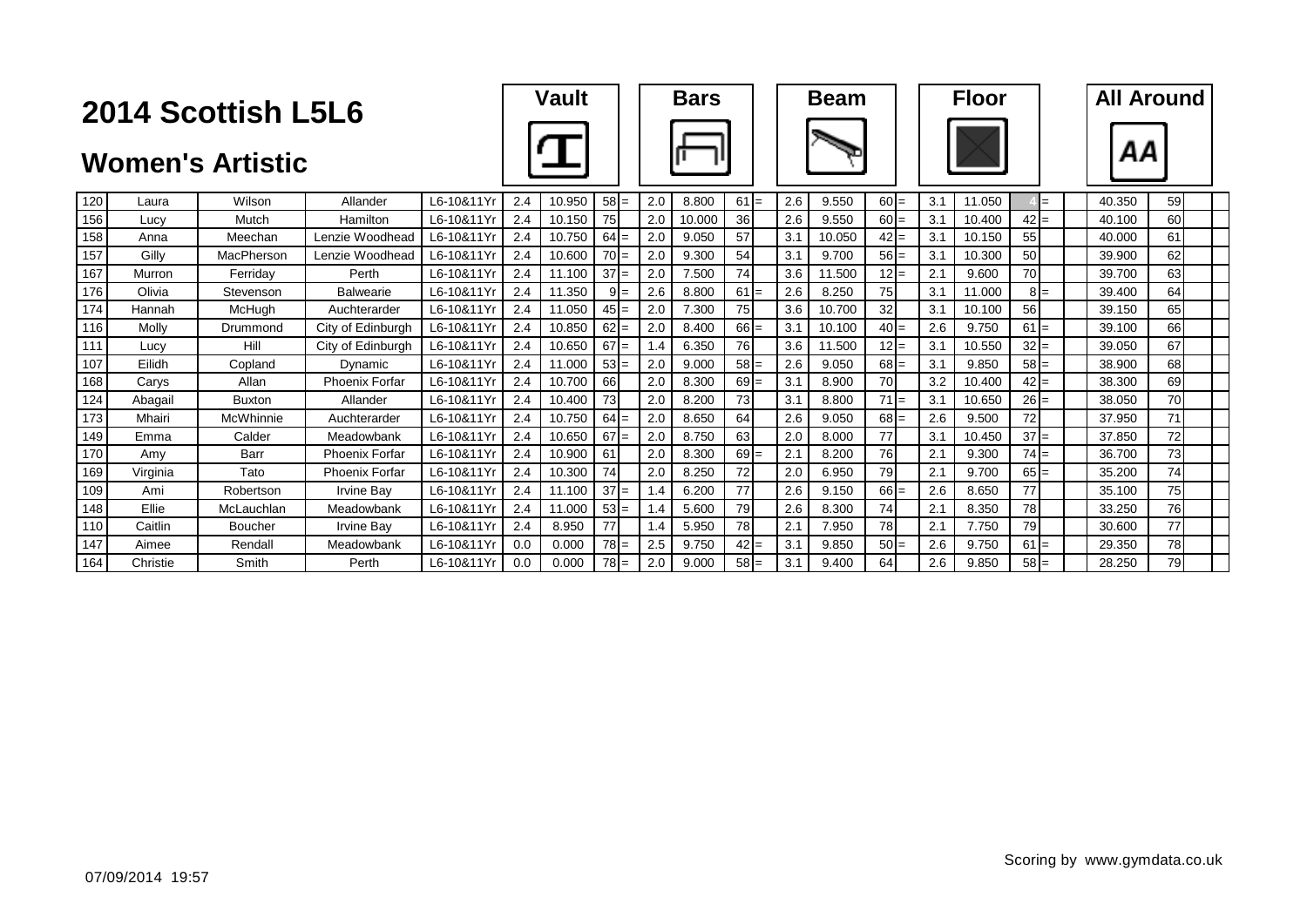### **Women's Artistic**





L6-12Yr

| No  | Name     |                | Club              | Comp      | D   | VT     |                     | D   | UB     |                 |     | D   | <b>BB</b> |                |     | D   | <b>FX</b> |                 |     | AA     |                 |  |
|-----|----------|----------------|-------------------|-----------|-----|--------|---------------------|-----|--------|-----------------|-----|-----|-----------|----------------|-----|-----|-----------|-----------------|-----|--------|-----------------|--|
| 208 | Morgan   | James          | Garioch           | L6-12Yr   | 2.4 | 10.750 | 3<br>$=$            | 3.1 | 11.150 |                 |     | 3.6 | 12.200    | $\overline{2}$ |     | 3.1 | 10.833    | $8I =$          |     | 44.933 |                 |  |
| 195 | Rosie    | Walker         | Balwearie         | $L6-12Yr$ | 2.4 | 10.800 | $=$                 | 3.1 | 11.450 |                 | $=$ | 2.6 | 10.767    | 16             |     | 3.2 | 10.967    | 3               |     | 43.984 |                 |  |
| 186 | Ailsa    | Gault          | Beacon            | L6-12Yr   | 2.4 | 10.550 | $8 =$               | 3.1 | 11.250 | 3               |     | 2.6 | 10.967    | 14             |     | 2.6 | 10.767    | 11              |     | 43.534 | 3               |  |
| 188 | Hannah   | Thom           | Beacon            | $L6-12Yr$ | 2.4 | 9.750  | 35                  | 3.1 | 11.450 |                 |     | 3.2 | 11.333    | 11             |     | 3.1 | 10.933    |                 | $=$ | 43.466 |                 |  |
| 197 | Kate     | Jamieson       | Dumfries Y        | L6-12Yr   | 2.4 | 10.300 | $17 =$              | 2.5 | 9.800  | $15 =$          |     | 3.6 | 12.233    |                |     | 3.1 | 10.833    | $8 =$           |     | 43.166 |                 |  |
| 366 | Nia      | Morrison       | City of Aberdeen  | L6-12Yr   | 2.4 | 10.800 | $=$                 | 2.0 | 9.900  | $13 =$          |     | 3.6 | 11.800    |                |     | 3.1 | 10.600    | 18 <sup>1</sup> |     | 43.100 |                 |  |
| 214 | Kirstin  | Hunter         | Midlothian        | $L6-12Yr$ | 2.4 | 10.200 | $22 =$              | 3.1 | 10.850 |                 |     | 3.1 | 10.567    | 17             |     | 3.3 | 11.267    |                 |     | 42.884 |                 |  |
| 192 | Honor    | Martin         | City of Edinburgh | L6-12Yr   | 2.4 | 10.600 | $=$                 | 2.6 | 10.300 | 11              |     | 3.6 | 11.100    | 13             |     | 3.1 | 10.667    | $14 =$          |     | 42.667 | 8               |  |
| 207 | Rhona    | <b>Black</b>   | Zodiak            | L6-12Yr   | 2.4 | 10.500 | $10 =$              | 2.5 | 9.800  | $15 =$          |     | 3.6 | 11.400    | $9 =$          |     | 3.1 | 10.800    | 10 <sup>1</sup> |     | 42.500 | 9               |  |
| 216 | Emily    | Wright         | Midlothian        | $L6-12Yr$ | 2.4 | 10.400 | $13 =$              | 2.0 | 9.650  | 20              |     | 3.6 | 11.767    |                |     | 3.2 | 10.633    | $16 =$          |     | 42.450 | 10 <sup>1</sup> |  |
| 218 | Nadine   | Ward           | <b>Hamilton</b>   | L6-12Yr   | 2.4 | 10.200 | $22 =$              | 2.5 | 9.800  | $15 =$          |     | 3.6 | 12.067    | $\mathbf{3}$   | $=$ | 2.6 | 10.267    | 27              |     | 42.334 | 11              |  |
| 204 | Hannah   | Sanderson-Duke | West Lothian      | L6-12Yr   | 2.4 | 10.600 |                     | 2.0 | 8.650  | $29 =$          |     | 3.6 | 12.067    | 3              | $=$ | 3.1 | 10.900    |                 | $=$ | 42.217 | 12              |  |
| 196 | Lia      | Mitchell       | <b>Balwearie</b>  | $L6-12Yr$ | 2.4 | 10.550 | $8I=$               | 2.0 | 8.450  | $32 =$          |     | 3.6 | 11.567    | 8              |     | 3.1 | 11.233    | $\mathbf{2}$    |     | 41.800 | 13              |  |
| 201 | Ellie    | Magee          | Perth             | $L6-12Yr$ | 2.4 | 10.400 | $13 =$              | 2.0 | 9.750  | 18              |     | 3.6 | 11.167    | 12             |     | 2.6 | 10.400    | $22 =$          |     | 41.717 | 14              |  |
| 185 | Sorcha   | Florence       | Beacon            | L6-12Yr   | 2.4 | 10.500 | $10 =$              | 2.0 | 8.900  | 28              |     | 3.6 | 11.900    |                |     | 2.7 | 10.300    | $24 =$          |     | 41.600 | 15              |  |
| 365 | Nikalya  | Cruden         | City of Aberdeen  | $L6-12Yr$ | 2.4 | 10.750 | $\mathbf{3}$<br>$=$ | 2.5 | 10.350 | 10 <sup>1</sup> |     | 2.6 | 10.167    | $19 =$         |     | 3.1 | 10.233    | 28              |     | 41.500 | 16              |  |
| 205 | Amanda   | Roe            | Lasswade          | $L6-12Yr$ | 2.4 | 10.100 | $26 =$              | 2.6 | 10.600 | $8 =$           |     | 3.1 | 10.400    | 18             |     | 2.6 | 10.033    | 31              |     | 41.133 | 17              |  |
| 183 | Lola     | Wilson         | Allander          | L6-12Yr   | 2.4 | 10.200 | 22<br>$=$           | 2.5 | 9.900  | $13 =$          |     | 3.1 | 10.167    | $19 =$         |     | 3.1 | 10.633    | $16 =$          |     | 40.900 | 18              |  |
| 199 | Sara     | <b>Burton</b>  | Perth             | $L6-12Yr$ | 2.4 | 10.250 | 21                  | 2.0 | 9.550  | $22 =$          |     | 3.1 | 10.133    | 21             |     | 3.1 | 10.933    |                 | $=$ | 40.866 | 19              |  |
| 211 | Abagail  | Cribbes        | Lenzie Woodhead   | L6-12Yr   | 2.4 | 10.050 | $29 =$              | 2.5 | 9.100  | $25 =$          |     | 3.6 | 11.400    | $9 =$          |     | 3.1 | 10.300    | $24 =$          |     | 40.850 | 20              |  |
| 209 | Rowan    | Stallan        | Zippys            | L6-12Yr   | 2.4 | 10.200 | $22 =$              | 2.6 | 10.600 | $8 =$           |     | 3.1 | 10.000    | $22 =$         |     | 3.1 | 9.967     | $32 =$          |     | 40.767 | 21              |  |
| 215 | Nadia    | Murray         | Midlothian        | L6-12Yr   | 2.4 | 10.300 | $17 =$              | 3.1 | 9.550  | $22 =$          |     | 2.6 | 9.867     | 26             |     | 3.3 | 10.900    |                 | $=$ | 40.617 | 22              |  |
| 189 | Courtney | Gilbert        | Beacon            | L6-12Yr   | 2.4 | 9.450  | 37                  | 2.6 | 10.700 |                 |     | 2.6 | 10.000    | $22 =$         |     | 3.1 | 10.400    | $22 =$          |     | 40.550 | 23              |  |
| 194 | Emily    | Hutton         | City of Edinburgh | L6-12Yr   | 2.4 | 10.500 | $10 =$              | 2.0 | 9.250  | 24              |     | 3.1 | 9.933     | 25             |     | 3.1 | 10.533    | 19              |     | 40.216 | 24              |  |
| 206 | Rosie    | Stone          | Lasswade          | L6-12Yr   | 2.4 | 10.100 | $26 =$              | 2.6 | 10.700 |                 | $=$ | 3.1 | 9.100     | $30 =$         |     | 2.6 | 10.300    | $24 =$          |     | 40.200 | 25              |  |
| 187 | Claire   | Gourlay        | Beacon            | L6-12Yr   | 2.4 | 10.350 | $15 =$              | 2.0 | 8.600  | 31              |     | 2.6 | 9.967     | 24             |     | 2.6 | 10.433    | 21              |     | 39.350 | 26              |  |
| 193 | Morgan   | Bonnar         | City of Edinburgh | L6-12Yr   | 2.4 | 10.650 |                     | 2.0 | 9.700  | 19              |     | 2.6 | 9.100     | $30 =$         |     | 2.6 | 9.867     | $34 =$          |     | 39.317 | 27              |  |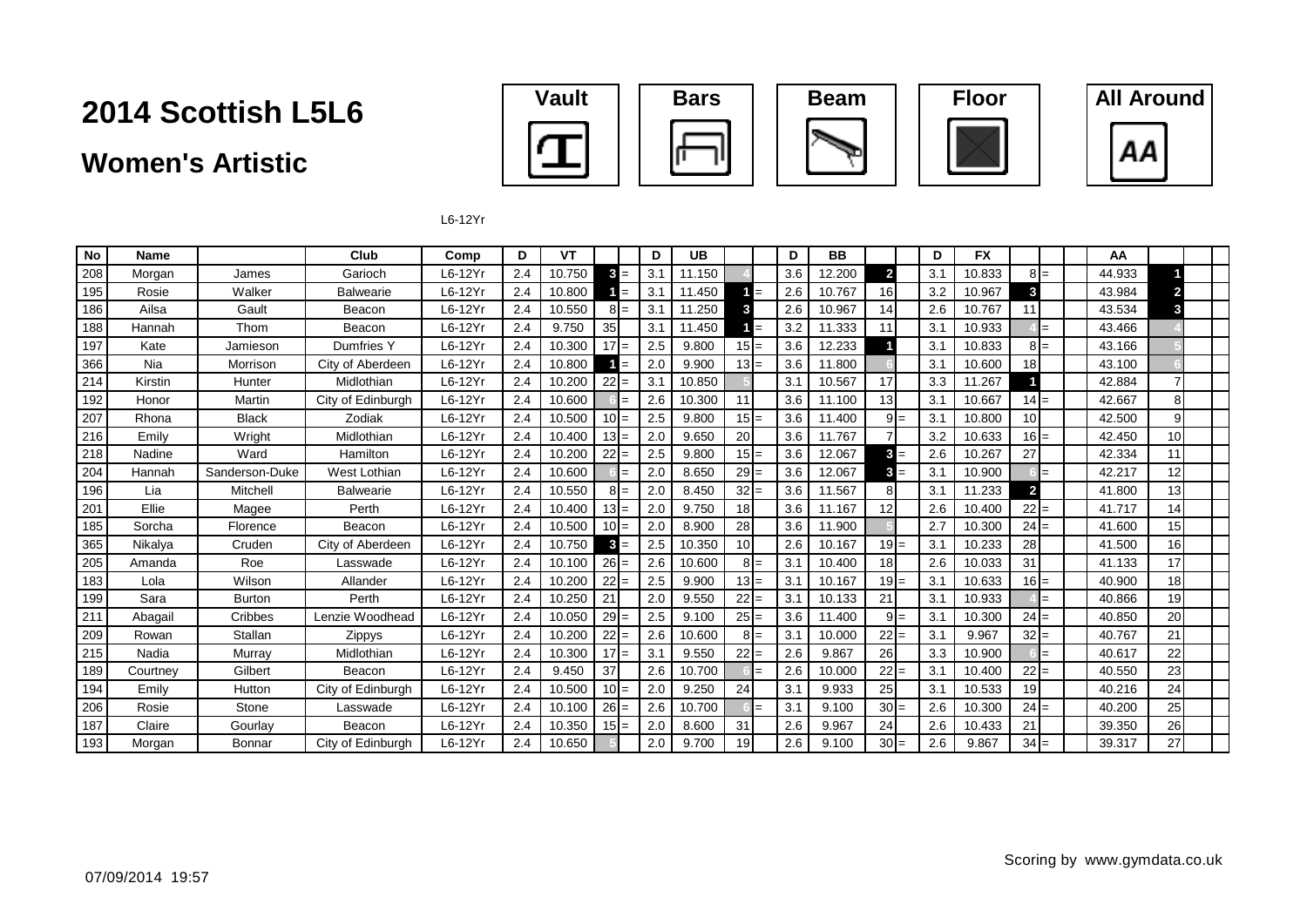|                                                                  | <b>2014 Scottish L5L6</b> |                |                       | <b>Vault</b> |     |        | <b>Bars</b> |           |        | <b>Beam</b>     |                  |        | <b>Floor</b>    |     |        | <b>All Around</b> |  |        |                 |  |
|------------------------------------------------------------------|---------------------------|----------------|-----------------------|--------------|-----|--------|-------------|-----------|--------|-----------------|------------------|--------|-----------------|-----|--------|-------------------|--|--------|-----------------|--|
| <b>Women's Artistic</b><br>Maisie<br>L6-12Yr<br>Perth<br>Jackson |                           |                |                       |              |     |        |             |           |        |                 |                  |        |                 |     |        |                   |  |        |                 |  |
| 200                                                              |                           |                |                       |              | 2.4 | 9.950  | 31          | 2.0       | 8.400  | 34              | 3.6              | 10.900 |                 | 2.6 | 9.967  | $32 =$            |  | 39.217 | <b>28</b>       |  |
| 213                                                              | Emma                      | <b>Brown</b>   | Lenzie Woodhead       | L6-12Yr      | 2.4 | 9.850  | $32 =$      | 2.0       | 10.000 | 12 <sup>1</sup> | 2.1              | 8.800  | 32              | 3.1 | 10.500 | 20                |  | 39.150 | 29              |  |
| 198                                                              | Eve                       | Leonard        | Dumfries Y            | L6-12Yr      | 2.4 | 10.050 | $29 =$      | 2.0       | 9.100  | $25 =$          | 2.6              | 9.133  | <b>29</b>       | 3.1 | 10.667 | $14 =$            |  | 38.950 | 30 <sup>1</sup> |  |
| 184                                                              | Anna                      | McCluskey      | Beacon                | L6-12Yr      | 2.4 | 10.300 | 17 $I$ =    | 2.0       | 8.100  | 35 <sub>l</sub> | 2.6              | 9.467  | 27              | 2.6 | 10.100 | 30                |  | 37.967 | 31              |  |
| 202                                                              | Lisa                      | Low            | <b>Phoenix Forfar</b> | $L6-12Yr$    | 2.4 | 9.850  | $32 =$      | 2.0       | 8.650  | $29 =$          | 2.6              | 8.700  | 33 <sub>1</sub> | 3.2 | 10.700 | 13 <sup>1</sup>   |  | 37.900 | 32              |  |
| 210                                                              | Mia                       | Duncan         | <b>Zippys</b>         | $L6-12Yr$    | 2.4 | 10.350 | $15I =$     | 2.0       | 9.100  | $25 =$          | 3.1              | 8.567  | 35 <sub>l</sub> | 2.6 | 9.600  | 36                |  | 37.617 | 33              |  |
| 217                                                              | Kirstv                    | Robertson      | Midlothian            | $L6-12Yr$    | 2.4 | 10.100 | $26 =$      | 2.0       | 7.750  | 36              | 2.6              | 9.300  | 28              | 2.1 | 9.467  | 37 <sup>1</sup>   |  | 36.617 | 34              |  |
| 203                                                              | Hannah                    | <b>Stewart</b> | <b>Phoenix Forfar</b> | $L6-12Yr$    | 2.4 | 9.850  | $32 =$      | $\cdot$ 3 | 7.450  | 37              | 2.6              | 8.667  | 34              | 3.1 | 10.200 | 29                |  | 36.167 | 35              |  |
| 191                                                              | Helena                    | Duncan         | City of Edinburgh     | $L6-12Yr$    | 2.4 | 10.300 | 17 $I$ =    | 2.0       | 8.450  | $32 =$          | 2.6              | 7.100  | 36 <sup>l</sup> | 2.1 | 9.867  | $34 =$            |  | 35.717 | 36              |  |
| 212                                                              | Laura                     | Burchell       | Lenzie Woodhead       | L6-12Yr      | 2.4 | 9.650  | 36I         | 2.0       | 9.600  |                 | 1.5 <sup>2</sup> | 5.033  | 37'             | 3.2 | 10.733 | 12 <sub>l</sub>   |  | 35.016 | 37              |  |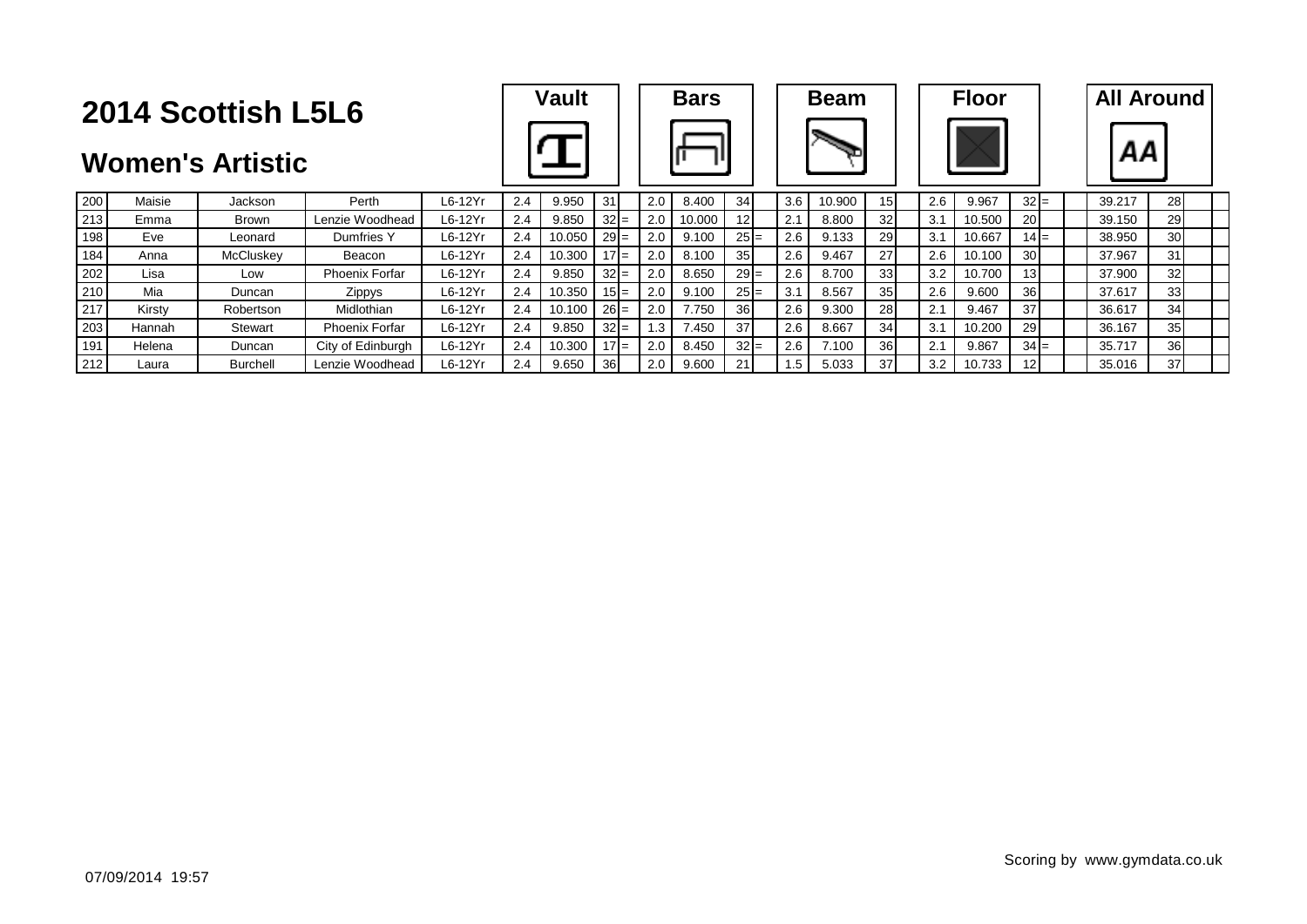### **Women's Artistic**



L5-9Yr

| <b>No</b> | <b>Name</b>   |                 | Club              | Comp     | D.  | ۷T     |                 | D   | UB     |                 |     | D   | <b>BB</b> |     |     | <b>FX</b> |                 |  | AA     |                 |  |
|-----------|---------------|-----------------|-------------------|----------|-----|--------|-----------------|-----|--------|-----------------|-----|-----|-----------|-----|-----|-----------|-----------------|--|--------|-----------------|--|
| 234       | <b>Brooke</b> | Abel            | Fife              | $L5-9Yr$ | 2.4 | 10.500 | 81              | 2.5 | 1.400  |                 |     | 2.8 | 10.767    |     | 3.3 | 11.033    |                 |  | 43.700 |                 |  |
| 229       | Faithe        | Duffy           | Dundee 2K         | $L5-9Yr$ | 2.4 | 10.900 |                 | 2.5 | 9.500  |                 |     | 3.8 | 12.167    |     | 3.2 | 10.967    |                 |  | 43.534 |                 |  |
| 219       | Ailidh        | Forbes          | Balwearie         | $L5-9Yr$ | 2.4 | 10.800 |                 | 3.1 | 1.550  |                 |     | 3.0 | 9.467     |     | 2.7 | 10.867    |                 |  | 42.684 |                 |  |
| 233       | Eve           | Bremner         | Fife              | $L5-9Yr$ | 2.4 | 10.350 | $10 =$          | 2.5 | 10.250 |                 | $=$ | 2.8 | 10.567    |     | 3.3 | 10.600    |                 |  | 41.767 |                 |  |
| 224       | Georgie       | Miller          | <b>Hamilton</b>   | $L5-9Yr$ | 2.4 | 10.050 | 13 <sup>l</sup> | 2.5 | 10.650 |                 |     | 2.3 | 10.467    |     | 3.2 | 10.567    |                 |  | 41.734 |                 |  |
| 220       | Katie         | Brodie          | City of Aberdeen  | $L5-9Yr$ | 2.4 | 10.950 |                 | 2.5 | 10.600 |                 |     | 3.3 | 9.567     |     | 2.7 | 10.000    | 10 <sup>1</sup> |  | 41.117 |                 |  |
| 232       | Millie        | Tipping         | Dynamic           | $L5-9Yr$ | 2.4 | 10.400 | 91              | 2.5 | 10.250 |                 | $=$ | 2.1 | 8.300     |     | 3.2 | 11.000    |                 |  | 39.950 |                 |  |
| 231       | Lucy          | McLaren         | Lasswade          | $L5-9Yr$ | 2.4 | 10.750 |                 | 2.0 | 10.200 |                 |     | 2.2 | 8.133     |     | 3.2 | 10.800    |                 |  | 39.883 | 81              |  |
| 227       | <b>Bobbi</b>  | O'Brien         | Zippys            | $L5-9Yr$ | 2.4 | 10.550 |                 | 2.5 | 9.900  | 8               |     | 2.8 | 9.000     |     | 3.2 | 10.200    | 81              |  | 39.650 | 91              |  |
| 228       | Adele         | McEwan          | Zippys            | $L5-9Yr$ | 2.4 | 10.700 |                 | 2.5 | 9.650  |                 |     | 2.8 | 8.067     |     | 3.2 | 10.133    | 91              |  | 38.550 | 10 <sup>1</sup> |  |
| 230       | Hannah        | <b>Blakeman</b> | Dundee 2K         | $L5-9Yr$ | 2.4 | 10.600 |                 | 2.5 | 8.700  | 13 <sup>l</sup> |     | 3.3 | 10.267    |     | 3.2 | 8.733     | 12I             |  | 38.300 | 111             |  |
| 226       | Rachel        | MacLean         | Lenzie Woodhead   | $L5-9Yr$ | 2.4 | 10.000 | 14              | 2.5 | 8.850  | 12 <sup>1</sup> |     | 2.7 | 7.300     | 12  | 3.2 | 9.933     |                 |  | 36.083 | 12 <sup>1</sup> |  |
| 222       | Ella          | Hurst           | City of Edinburgh | $L5-9Yr$ | 2.4 | 10.100 | 12              | 2.0 | 9.600  | 10 <sup>1</sup> |     | 1.6 | 6.100     | 131 | 2.2 | 8.133     | 13 <sup>l</sup> |  | 33.933 | 13 <sup>l</sup> |  |
| 223       | Kamile        | Gimbutyte       | City of Edinburgh | $L5-9Yr$ | 2.4 | 10.350 | 10 I=           | 2.0 | 8.300  | 14              |     | 2.0 | 5.500     | 14. | 2.2 | 7.200     | 14 I            |  | 31.350 | 14              |  |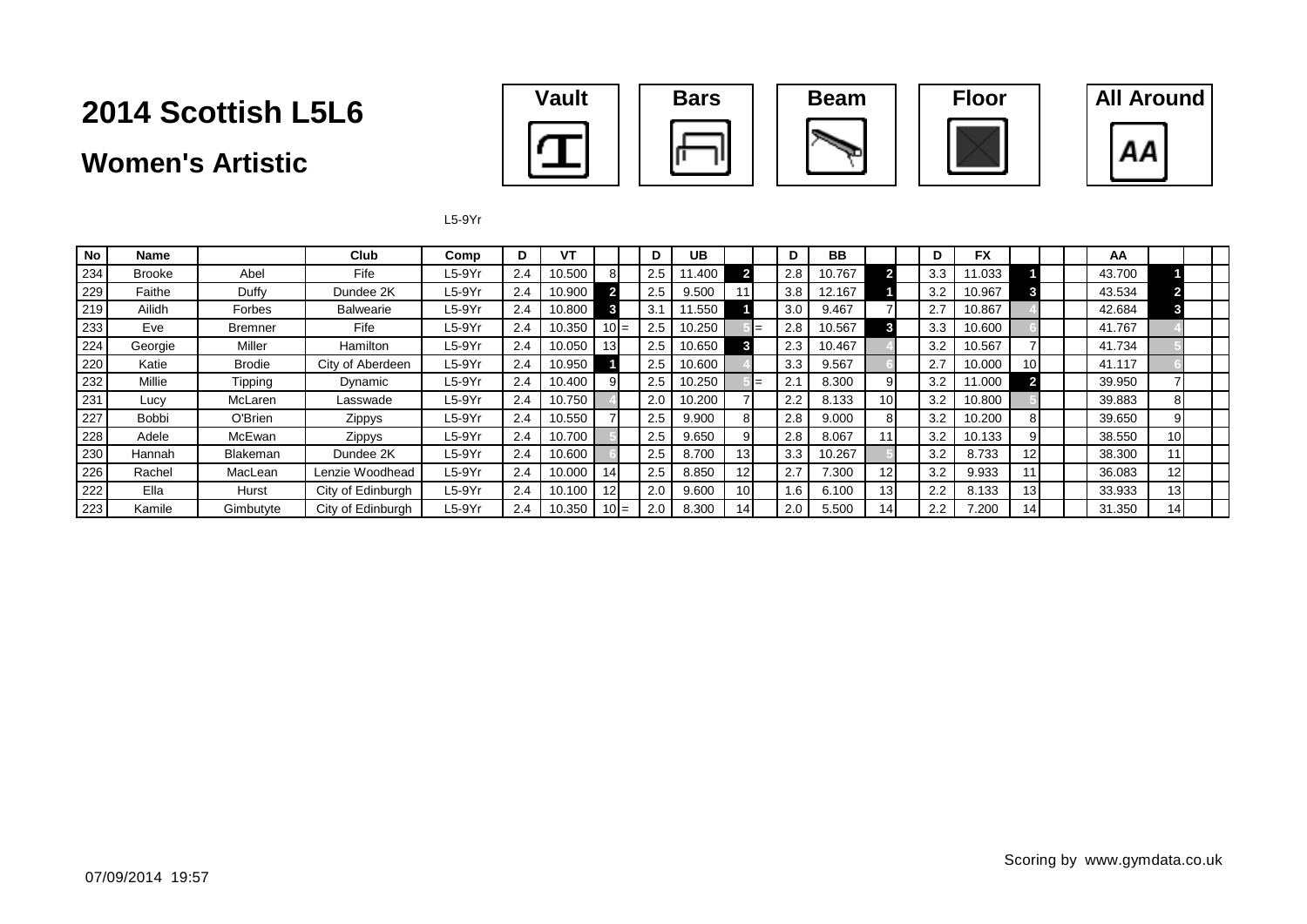### **Women's Artistic**



L5-8Yr

| <b>No</b> | Name        |              | <b>Club</b>       | Comp     | D   | VT     |         |     | D               | UB     |                 |       | D   | <b>BB</b> |                 |        |     | <b>FX</b> |                 |  | AA     |                 |  |
|-----------|-------------|--------------|-------------------|----------|-----|--------|---------|-----|-----------------|--------|-----------------|-------|-----|-----------|-----------------|--------|-----|-----------|-----------------|--|--------|-----------------|--|
| 235       | Rachel      | Quinn        | Dvnamic           | $L5-8Yr$ | 2.5 | 10.900 | $2 =$   |     | 2.5             | 0.450  |                 | $3 =$ | 2.7 | 1.200     |                 |        | 3.2 | 10.167    |                 |  | 42.717 |                 |  |
| 236       | Rebecca-Ann | Greig        | Garioch           | $L5-8Yr$ | 2.5 | 10.800 |         |     | 2.5             | 0.650  |                 |       | 3.3 | 10.233    |                 |        | 3.2 | 10.667    | $3 =$           |  | 42.350 |                 |  |
| 245       | Kendal      | Tribe        | Dundonald         | $L5-8Yr$ | 2.5 | 1.200  |         |     | 2.5             | 10.600 |                 |       | 3.3 | 9.600     |                 |        | 3.2 | 10.667    | $3 =$           |  | 42.067 |                 |  |
| 239       | Kennedi     | Foster       | Hamilton          | $L5-8Yr$ | 2.5 | 10.650 | 81      |     | 2.5             | 10.000 | 8               |       | 2.2 | 9.500     |                 |        | 3.2 | 11.700    |                 |  | 41.850 |                 |  |
| 242       | Orla        | Crofts       | Balwearie         | $L5-8Yr$ | 2.5 | 10.900 | $2 =$   |     | 2.5             | 10.350 |                 | $=$   | 2.9 | 9.067     |                 | $9I =$ | 3.4 | 11.333    |                 |  | 41.650 |                 |  |
| 238       | Isi         | Mason        | Garioch           | $L5-8Yr$ | 2.5 | 10.900 | $2 =$   |     | 2.5             | 10.450 |                 | $3 =$ | 2.8 | 10.333    |                 |        | 2.7 | 9.833     | 81              |  | 41.516 |                 |  |
| 247       | Marget      | Bjarnadottir | City of Edinburgh | $L5-8Yr$ | 2.5 | 10.600 | $9I=$   |     | 2.5             | 10.100 |                 |       | 3.3 | 9.900     |                 |        | 3.2 | 10.467    |                 |  | 41.067 |                 |  |
| 237       | Josephine   | Wright       | Garioch           | $L5-8Yr$ | 2.5 | 10.600 | $9I=$   |     | 2.5             | 10.350 |                 | $=$   | 3.3 | 9.067     |                 | $9 =$  | 3.2 | 9.733     | 91              |  | 39.750 | 81              |  |
| 243       | Sofija      | Karnejenko   | City of Glasgow   | $L5-8Yr$ | 2.5 | 10.550 | $12 =$  |     | 2.0             | 9.300  | 9               |       | 2.3 | 10.100    |                 |        | 2.2 | 8.867     |                 |  | 38.817 | 91              |  |
| 241       | Charlotte   | Peacock      | Largs             | $L5-8Yr$ | 2.5 | 10.850 |         |     | 2.0             | 8.500  | 13 <sup>l</sup> |       | 2.1 | 8.967     |                 |        | 3.2 | 10.400    |                 |  | 38.717 | 10 <sup>1</sup> |  |
| 240       | Leah        | Anderson     | Largs             | $L5-8Yr$ | 2.5 | 10.800 |         | $=$ | 2.0             | 8.800  | 12 <sup>1</sup> |       | 2.2 | 9.533     |                 |        | 2.2 | 8.633     | 14I             |  | 37.766 | 11              |  |
| 244       | Jasmine     | Campbell     | City of Glasgow   | $L5-8Yr$ | 2.5 | 10.550 | $ 2  =$ |     | 2. <sub>C</sub> | 7.900  | 14              |       | 1.2 | 7.200     | 12 <sub>1</sub> |        |     | 9.667     | 10 <sup>1</sup> |  | 35.317 | 12 <sup>1</sup> |  |
| 248       | Hannah      | Rutherford   | City of Edinburgh | $L5-8Yr$ | 2.5 | 10.600 | $9I=$   |     | 2.5             | 9.000  | 10 <sup>1</sup> |       | 1.1 | 6.533     | 13 <sub>1</sub> |        | 3.2 | 8.800     | 12 I=           |  | 34.933 | 13 <sup>l</sup> |  |
| 246       | Eva         | Coleman      | Lenzie Woodhead   | $L5-8Yr$ | 0.0 | 0.000  |         |     | 2.0             | 8.900  |                 |       | 0.9 | 3.600     | 14.             |        |     | 8.800     | $12I =$         |  | 21.300 | 14              |  |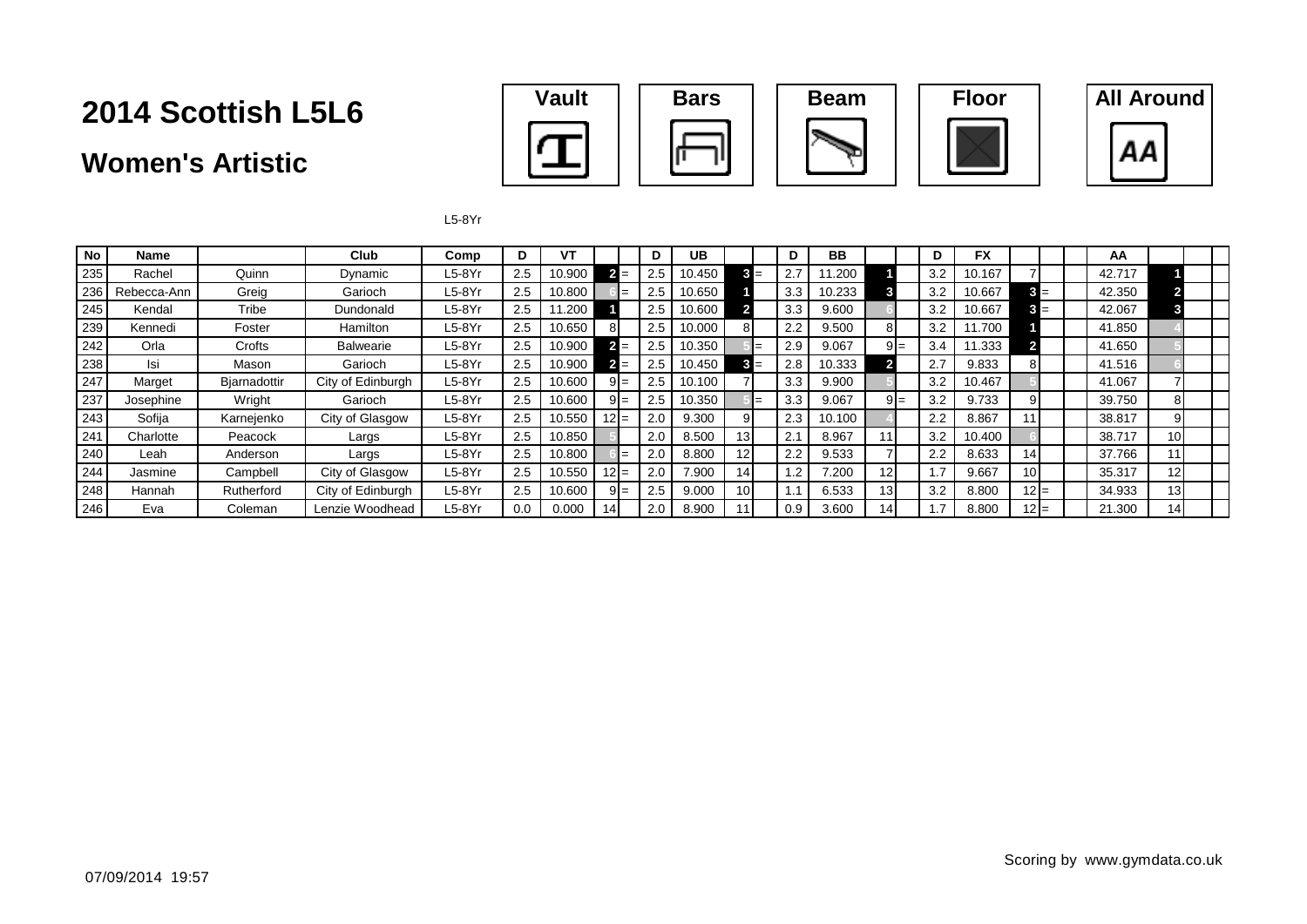### **Women's Artistic**









L5-10&11Yr

| No  | <b>Name</b>   |              | Club             | Comp      | D   | VT     |        | D   | <b>UB</b> |                |       | D   | <b>BB</b> |                 | D   | <b>FX</b> |                |       | AA     |                 |  |
|-----|---------------|--------------|------------------|-----------|-----|--------|--------|-----|-----------|----------------|-------|-----|-----------|-----------------|-----|-----------|----------------|-------|--------|-----------------|--|
| 296 | Jessica       | Lothian      | Dundee 2K        | L5-10&11Y | 2.4 | 10.600 | $26 =$ | 2.5 | 10.850    | 8              |       | 3.9 | 12.600    |                 | 3.2 | 11.067    |                | $=$   | 45.117 |                 |  |
| 292 | Anna          | Cameron      | West Lothian     | L5-10&11Y | 2.4 | 11.000 | $7 =$  | 2.6 | 11.200    | $\overline{2}$ | $=$   | 3.8 | 12.000    | 3               | 3.3 | 10.900    | 8              |       | 45.100 | 2               |  |
| 270 | Eilidh        | Crangle      | Largs            | L5-10&11Y | 2.4 | 11.000 | $7l =$ | 2.5 | 10.900    |                | $=$   | 3.8 | 12.433    | $\overline{2}$  | 3.3 | 10.500    | $25 =$         |       | 44.833 | 3               |  |
| 272 | Scarlett      | Thomson      | Largs            | L5-10&11Y | 2.4 | 11.250 | 3      | 3.1 | 10.200    | 26             |       | 3.9 | 11.767    |                 | 3.4 | 10.867    |                | $9 =$ | 44.084 |                 |  |
| 271 | Chloe         | Ashmead      | Largs            | L5-10&11Y | 2.4 | 11.700 |        | 2.5 | 10.600    | $17 =$         |       | 2.7 | 10.933    | 81              | 3.2 | 10.767    | $14I$ =        |       | 44.000 |                 |  |
| 268 | Hana          | Woods        | Cumbernauld      | L5-10&11Y | 2.4 | 11.000 | $7l =$ | 2.5 | 11.300    |                |       | 2.2 | 9.767     | 23              | 3.2 | 11.400    | $\overline{2}$ |       | 43.467 |                 |  |
| 295 | Ruby          | Hutton       | Dundee 2K        | L5-10&11Y | 2.4 | 10.700 | $22 =$ | 2.5 | 11.150    |                |       | 2.7 | 10.967    |                 | 2.8 | 10.633    | $19 =$         |       | 43.450 |                 |  |
| 260 | Jenna         | Grant        | Hamilton         | L5-10&11Y | 2.4 | 10.150 | 46     | 2.5 | 10.900    |                | $=$   | 3.3 | 11.000    |                 | 3.2 | 10.867    |                | $9 =$ | 42.917 | 8 <sup>1</sup>  |  |
| 294 | Caitlin       | McAuley      | Dundee 2K        | L5-10&11Y | 3.0 | 11.150 |        | 2.5 | 10.700    | 13             |       | 2.7 | 10.000    | 19 <sup>l</sup> | 3.3 | 10.933    |                | $=$   | 42.783 | g               |  |
| 267 | Rachel        | Thomson      | Cumbernauld      | L5-10&11Y | 2.4 | 11.000 | $7l =$ | 2.6 | 10.650    | $14 =$         |       | 2.2 | 9.567     | 25              | 3.3 | 11.533    |                |       | 42.750 | 10 <sup>1</sup> |  |
| 278 | Kelly         | Wynne        | Lasswade         | L5-10&11Y | 2.4 | 10.900 | $15 =$ | 2.5 | 10.950    |                |       | 2.7 | 9.900     | 20              | 3.2 | 10.867    |                | $9 =$ | 42.617 | 11              |  |
| 263 | Abbie         | Nicholl      | Dynamic          | L5-10&11Y | 2.4 | 10.400 | $40 =$ | 2.5 | 10.400    | 23             |       | 3.9 | 11.833    |                 | 2.7 | 9.800     | $41 =$         |       | 42.433 | 12              |  |
| 277 | Robyn         | Halliday     | Lasswade         | L5-10&11Y | 2.4 | 10.600 | $26 =$ | 2.5 | 10.800    |                | $9 =$ | 2.7 | 10.400    | 14              | 3.3 | 10.600    | 22             |       | 42.400 | $13 =$          |  |
| 257 | Georgia       | Kay          | Auchterarder     | L5-10&11Y | 2.4 | 10.700 | $22 =$ | 2.5 | 10.100    | 29             |       | 2.8 | 10.833    | $9I=$           | 3.3 | 10.767    | $14 =$         |       | 42.400 | $13 =$          |  |
| 274 | Amber         | Colley       | Garioch          | L5-10&11Y | 2.4 | 11.000 | $7 =$  | 2.5 | 10.650    | $14 =$         |       | 2.7 | 10.600    | 12 <sup>1</sup> | 3.3 | 10.100    | 37             |       | 42.350 | 15              |  |
| 276 | Rebecca       | Leslie       | Lasswade         | L5-10&11Y | 2.4 | 11.050 |        | 2.5 | 10.600    | $17 =$         |       | 2.7 | 10.067    | 18              | 3.2 | 10.567    | 23             |       | 42.284 | 16              |  |
| 286 | Niamh         | Smith        | City of Aberdeen | L5-10&11Y | 2.4 | 10.600 | $26 =$ | 2.5 | 10.800    |                | $9 =$ | 2.2 | 9.800     | 22              | 3.3 | 10.933    |                | $=$   | 42.133 | 17              |  |
| 283 | Lara          | Wilson       | Dundonald        | L5-10&11Y | 2.4 | 10.800 | 18     | 2.5 | 10.500    | 20             |       | 2.8 | 10.167    | 17              | 2.7 | 10.633    | $19$ =         |       | 42.100 | 18              |  |
| 273 | Eryn          | Thom         | Garioch          | L5-10&11Y | 2.4 | 10.950 | $13 =$ | 2.5 | 10.150    | $27 =$         |       | 3.3 | 10.433    | 13 <sup>1</sup> | 2.8 | 10.233    | $33 =$         |       | 41.766 | 19              |  |
| 264 | Karla         | Hillcoat     | Dynamic          | L5-10&11Y | 2.4 | 10.700 | $22 =$ | 2.5 | 11.200    |                | $2 =$ | 2.8 | 9.133     | 29              | 2.7 | 10.500    | $25 =$         |       | 41.533 | 20              |  |
| 261 | Mia           | Richardson   | Dynamic          | L5-10&11Y | 2.4 | 10.450 | $38 =$ | 2.5 | 9.700     | $36 =$         |       | 2.7 | 10.833    | $9 =$           | 3.3 | 10.500    | $25 =$         |       | 41.483 | 21              |  |
| 253 | Georgia       | Weir         | City of Glasgow  | L5-10&11Y | 2.4 | 10.600 | $26 =$ | 2.5 | 9.600     | 39             |       | 2.7 | 10.633    | 11              | 3.3 | 10.633    | $19 =$         |       | 41.466 | 22              |  |
| 293 | Rebecca       | <b>Brown</b> | West Lothian     | L5-10&11Y | 2.4 | 10.900 | $15 =$ | 2.5 | 10.750    | 12             |       | 2.2 | 8.700     | 35              | 3.2 | 10.867    | $9 =$          |       | 41.217 | 23              |  |
| 259 | Sophie        | Dwyer        | Hamilton         | L5-10&11Y | 3.0 | 11.200 |        | 2.5 | 10.450    | $21 =$         |       | 3.4 | 9.067     | 30 <sup>l</sup> | 3.3 | 10.433    | 29             |       | 41.150 | 24              |  |
| 282 | <b>Bonnie</b> | Millken      | Dundonald        | L5-10&11Y | 2.4 | 10.750 | $19 =$ | 2.5 | 10.300    | 25             |       | 2.2 | 8.967     | 32              | 3.3 | 11.067    |                | $=$   | 41.084 | 25              |  |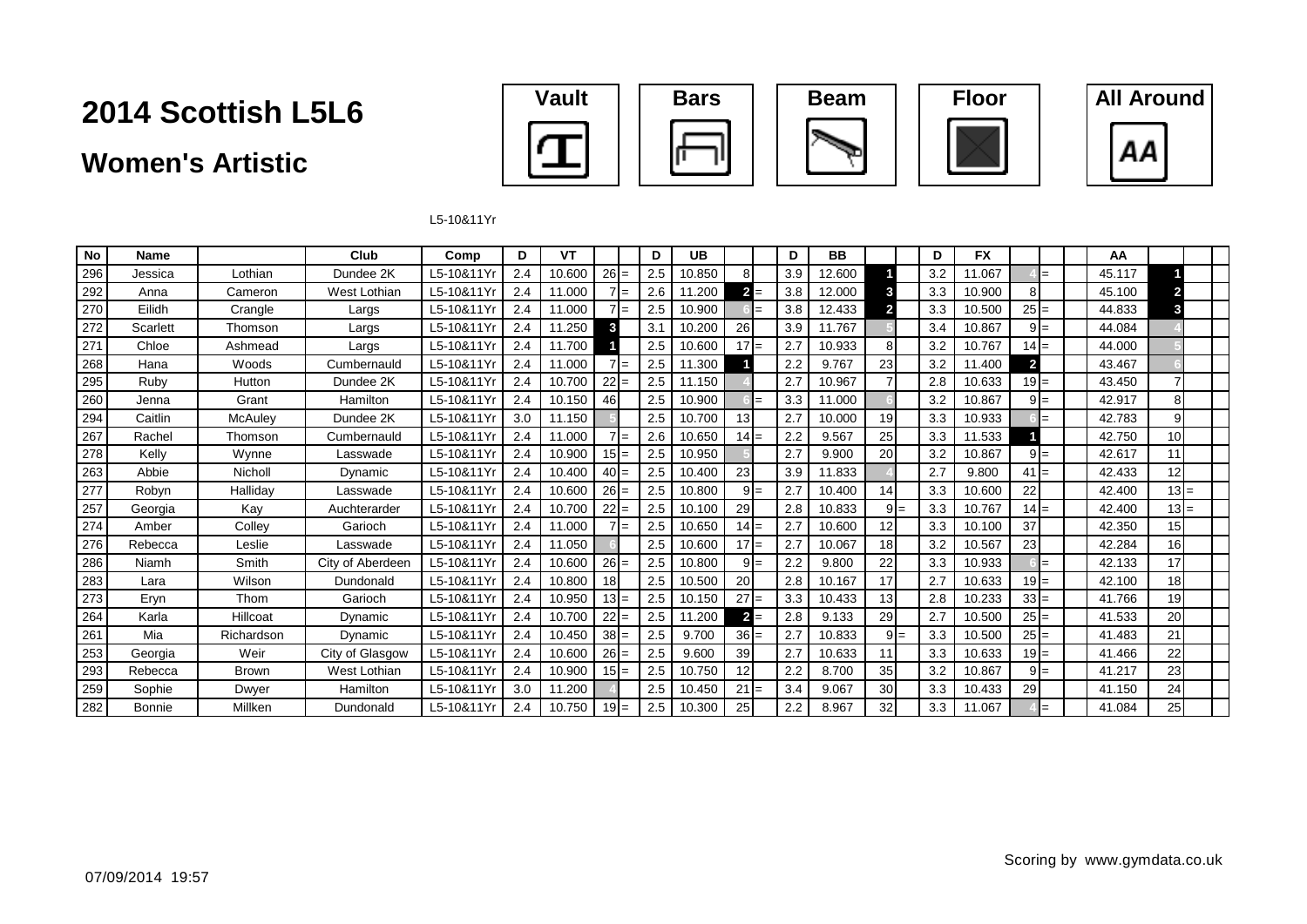| 2014 Scottish L5L6 |                         |              |                   |            |     | <b>Vault</b> |                 | <b>Bars</b> |        |        | <b>Beam</b> |        |        |  | <b>Floor</b> |        |                 |       |  | <b>All Around</b> |    |  |
|--------------------|-------------------------|--------------|-------------------|------------|-----|--------------|-----------------|-------------|--------|--------|-------------|--------|--------|--|--------------|--------|-----------------|-------|--|-------------------|----|--|
|                    | <b>Women's Artistic</b> |              |                   |            |     |              |                 |             |        |        |             |        |        |  |              |        |                 |       |  | ΑА                |    |  |
| 287                | Bethany                 | Leitch       | City of Edinburgh | L5-10&11Yr | 2.4 | 10.500       | $34 =$          | 2.5         | 10.800 | $9 =$  | 2.2         | 10.200 | 16     |  | 2.3          | 9.500  | 44              |       |  | 41.000            | 26 |  |
| 262                | Kayla                   | Muir         | Dynamic           | L5-10&11Yr | 2.4 | 10.550       | $30 =$          | 2.5         | 10.450 | $21 =$ | 3.4         | 9.033  | 31     |  | 3.3          | 10.667 | $17 =$          |       |  | 40.700            | 27 |  |
| 256                | Abbey                   | Orr          | Allander          | L5-10&11Yr | 2.4 | 10.500       | $34 =$          | 2.5         | 9.850  | 33     | 2.2         | 9.600  | 24     |  | 3.2          | 10.667 | $17 =$          |       |  | 40.617            | 28 |  |
| 291                | Jade                    | Handleigh    | Dumfries Y        | L5-10&11Yr | 2.4 | 10.350       | $42 =$          | 2.5         | 9.150  | 43     | 2.7         | 10.300 | 15     |  | 3.2          | 10.533 | 24              |       |  | 40.333            | 29 |  |
| 288                | <b>Blythe</b>           | Sands        | City of Edinburgh | L5-10&11Yr | 2.4 | 10.550       | $30 =$          | 2.5         | 10.000 | 31     | 2.2         | 9.533  | 26     |  | 3.2          | 10.200 | 35              |       |  | 40.283            | 30 |  |
| 281                | Naomi                   | Chin         | Zippys            | L5-10&11Yr | 2.4 | 10.350       | $42 =$          | 2.5         | 9.500  | $41 =$ | 2.3         | 9.867  | 21     |  | 3.2          | 10.467 | 28              |       |  | 40.184            | 31 |  |
| 290                | Carys                   | Cassells     | Zodiak            | L5-10&11Yr | 2.4 | 11.000       | $7 =$           | 2.5         | 10.600 | $17 =$ | 2.1         | 7.067  | 43     |  | 3.4          | 11.267 | $\mathbf{3}$    |       |  | 39.934            | 32 |  |
| 364                | Kaitlyn                 | Milne        | City of Aberdeen  | L5-10&11Yr | 2.4 | 10.550       | $30 =$          | 2.5         | 10.150 | $27 =$ | 1.6         | 8.100  | $38 =$ |  | 3.3          | 10.867 |                 | $9 =$ |  | 39.667            | 33 |  |
| 285                | Mava                    | Thornton     | Meadowbank        | L5-10&11Yr | 2.4 | 10.550       | $30 =$          | 2.5         | 9.950  | 32     | 2.1         | 8.867  | 33     |  | 2.7          | 10.267 | $31 =$          |       |  | 39.634            | 34 |  |
| 250                | Morgan                  | Queen        | City of Glasgow   | L5-10&11Yr | 2.4 | 10.650       | 25              | 2.5         | 9.550  | 40     | 2.7         | 9.333  | 27     |  | 3.3          | 9.933  | 40              |       |  | 39.466            | 35 |  |
| 284                | Ellie                   | <b>Burke</b> | Dynamic           | L5-10&11Yr | 2.4 | 10.750       | $19 =$          | 2.5         | 9.750  | 35     | 2.8         | 8.333  | 36     |  | 2.7          | 10.300 | 30 <sub>1</sub> |       |  | 39.133            | 36 |  |
| 266                | Janie                   | Evans        | Lenzie Woodhead   | L5-10&11Yr | 2.4 | 10.050       | 47              | 2.5         | 10.050 | 30     | 2.7         | 8.767  | 34     |  | 3.2          | 9.967  | 39              |       |  | 38.834            | 37 |  |
| 289                | Jodi                    | White        | City of Edinburgh | L5-10&11Yr | 2.4 | 10.900       | $15 =$          | 2.5         | 9.650  | 38     | 2.1         | 8.100  | $38 =$ |  | 3.2          | 10.167 | 36              |       |  | 38.817            | 38 |  |
| 249                | Tiana                   | Merenah      | City of Glasgow   | L5-10&11Yr | 2.4 | 11.400       | $\overline{2}$  | 2.5         | 10.350 | 24     | 1.6         | 6.367  | 47     |  | 3.3          | 10.233 | $33 =$          |       |  | 38.350            | 39 |  |
| 258                | Cheyne                  | Malcolm      | Auchterarder      | L5-10&11Yr | 2.4 | 10.950       | $13I =$         | 2.6         | 9.800  | 34     | 1.5         | 7.300  | 42     |  | 3.3          | 10.267 | $31 =$          |       |  | 38.317            | 40 |  |
| 251                | Sophie                  | Carmichael   | City of Glasgow   | L5-10&11Yr | 2.4 | 10.400       | $40 =$          | 2.0         | 8.750  | 45     | 1.7         | 9.267  | 28     |  | 3.3          | 9.800  | $41 =$          |       |  | 38.217            | 41 |  |
| 255                | Emma                    | Raeside      | Allander          | L5-10&11Yr | 2.4 | 10.500       | $34 =$          | 2.5         | 10.650 | $14 =$ | 1.6         | 7.400  | 41     |  | 1.7          | 9.167  | 46              |       |  | 37.717            | 42 |  |
| 269                | Rebecca                 | McClymont    | Largs             | L5-10&11Yr | 2.4 | 10.750       | $19 =$          | 2.5         | 9.700  | $36 =$ | 1.5         | 6.433  | $45 =$ |  | 3.2          | 10.767 | $14 =$          |       |  | 37.650            | 43 |  |
| 280                | Aimee                   | Hughes       | Zippys            | L5-10&11Yr | 2.4 | 10.450       | $38 =$          | 2.5         | 8.650  | 46     | 1.6         | 8.167  | 37     |  | 3.2          | 9.800  | $41 =$          |       |  | 37.067            | 44 |  |
| 265                | Luisa                   | Greenhorn    | Dynamic           | L5-10&11Yr | 2.4 | 10.200       | 45              | 2.5         | 9.500  | $41 =$ | 1.6         | 6.933  | 44     |  | 3.3          | 10.033 | 38              |       |  | 36.666            | 45 |  |
| 279                | Niamh                   | Mitchell     | Zippys            | L5-10&11Yr | 2.4 | 10.250       | 44              | 2.5         | 9.100  | 44     | 2.2         | 7.833  | 40     |  | 3.2          | 8.667  | 47              |       |  | 35.850            | 46 |  |
| 252                | Molly                   | Fitzpatrick  | City of Glasgow   | L5-10&11Yr | 2.4 | 10.500       | $34 =$          | 2.0         | 8.600  | 47     | 1.6         | 6.433  | $45 =$ |  | 2.3          | 9.367  | 45              |       |  | 34.900            | 47 |  |
| 254                | Romev                   | Abu-Rajub    | City of Glasgow   | L5-10&11Yr | 2.4 | 9.900        | 48 <sup>l</sup> | 2.0         | 8.500  | 48     | 1.0         | 5.000  | 48     |  | 2.3          | 8.300  | 48              |       |  | 31.700            | 48 |  |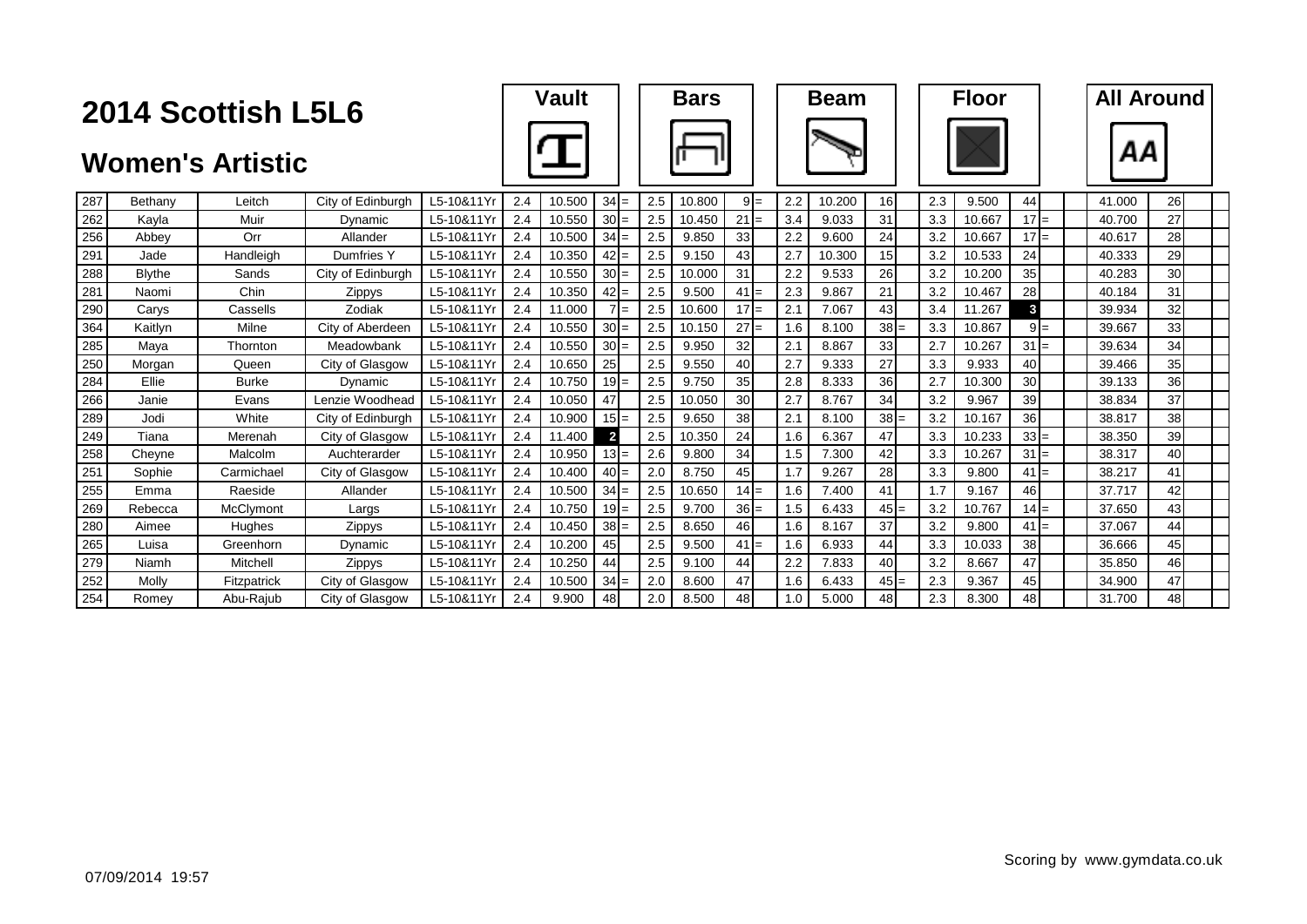### **Women's Artistic**









L5-12&13Yr

| No  | Name           |                | Club                  | Comp       | D   | VT     |                | D   | <b>UB</b> |                |       | D   | BB     |                | D   | <b>FX</b> |                 | AA     |                          |  |
|-----|----------------|----------------|-----------------------|------------|-----|--------|----------------|-----|-----------|----------------|-------|-----|--------|----------------|-----|-----------|-----------------|--------|--------------------------|--|
| 314 | Hannah         | Redfern        | Garioch               | L5-12&13Y  | 2.4 | 10.650 | $16 =$         | 2.5 | 10.750    |                | $7 =$ | 3.8 | 11.900 | $\overline{2}$ | 3.3 | 11.133    | $7 =$           | 44.433 |                          |  |
| 303 | Mia            | Paterson       | Cumbernauld           | L5-12&13Y  | 2.4 | 10.400 | $33 =$         | 2.5 | 10.900    | $\mathbf{3}$   |       | 2.8 | 11.800 |                | 3.2 | 11.033    | 12l             | 44.133 | $\overline{\phantom{a}}$ |  |
| 313 | Elsie          | Willcocks      | Garioch               | L5-12&13Yr | 2.4 | 11.000 | $3 =$          | 2.5 | 10.600    | $14 =$         |       | 3.8 | 11.567 |                | 3.3 | 10.800    | $16 =$          | 43.967 | 3                        |  |
| 325 | Ellie          | Menmuir        | Perth                 | L5-12&13Y  | 2.4 | 10.700 | $10 =$         | 2.5 | 10.700    | $10 =$         |       | 3.3 | 11.067 |                | 3.3 | 11.400    | 3               | 43.867 |                          |  |
| 305 | Lucy           | <b>McManus</b> | Meadowbank            | L5-12&13Y  | 3.0 | 11.100 |                | 2.5 | 10.350    | $20 =$         |       | 3.8 | 11.133 |                | 3.4 | 11.067    | 11              | 43.650 |                          |  |
| 315 | Kayleigh       | Meek           | <b>Phoenix Forfar</b> | L5-12&13Y  | 3.0 | 10.950 |                | 2.5 | 10.550    | $18 =$         |       | 4.0 | 11.933 |                | 3.3 | 9.800     | 28              | 43.233 | $=$                      |  |
| 302 | Kara           | McDougall      | Cumbernauld           | L5-12&13Y  | 2.4 | 10.700 | $10 =$         | 2.5 | 10.600    | $14 =$         |       | 2.2 | 10.433 | 11             | 3.3 | 11.500    | $\overline{2}$  | 43.233 | $=$                      |  |
| 299 | Rowan          | Irvine         | City of Edinburgh     | L5-12&13Y  | 2.4 | 10.700 | $10 =$         | 2.5 | 10.950    | $\overline{2}$ |       | 2.8 | 10.633 | 10             | 3.3 | 10.767    | $18 =$          | 43.050 | 8                        |  |
| 319 | Holly          | Richardson     | Allander              | L5-12&13Yr | 2.4 | 10.700 | $10 =$         | 2.5 | 10.050    | 23             |       | 3.8 | 11.033 | 8              | 3.5 | 11.133    | $7 =$           | 42.916 | 9 <sub>l</sub>           |  |
| 318 | <b>Beth</b>    | McMichael      | Allander              | L5-12&13Y  | 2.4 | 10.550 | $20 =$         | 2.5 | 9.350     | $30 =$         |       | 3.8 | 11.867 | 3              | 3.4 | 11.133    | $7 =$           | 42.900 | 10 <sup>1</sup>          |  |
| 328 | Olivia         | Muir           | Hamilton              | L5-12&13Y  | 3.0 | 10.900 |                | 2.5 | 10.850    |                | $=$   | 2.8 | 9.400  | 22             | 3.3 | 11.167    |                 | 42.317 | 11                       |  |
| 306 | Claire         | Nisbet         | Meadowbank            | L5-12&13Y  | 2.4 | 10.400 | $33 =$         | 2.5 | 10.850    |                | $=$   | 3.3 | 10.233 | 12             | 3.3 | 10.767    | $18 =$          | 42.250 | 12                       |  |
| 304 | Laura          | Saunderson     | West Lothian          | L5-12&13Y  | 2.4 | 10.550 | $20 =$         | 2.5 | 10.850    |                | $=$   | 2.7 | 10.967 | 9              | 3.3 | 9.600     | 31              | 41.967 | 13                       |  |
| 335 | Ellie          | Robertson      | <b>Balwearie</b>      | L5-12&13Y  | 2.4 | 10.550 | $20 =$         | 2.5 | 10.700    | $10 =$         |       | 1.6 | 8.967  | 24             | 3.3 | 11.567    |                 | 41.784 | 14                       |  |
| 332 | Daisy          | Winskill       | Zodiak                | L5-12&13Yr | 2.4 | 10.650 | $16 =$         | 2.5 | 11.100    |                |       | 2.7 | 8.733  | 26             | 3.2 | 11.300    |                 | 41.783 | 15                       |  |
| 310 | Jenny          | Hope           | Dundonald             | L5-12&13Y  | 2.4 | 10.850 |                | 2.5 | 10.000    | 24             |       | 2.2 | 9.900  | 16             | 3.3 | 10.933    | 13 <sup>1</sup> | 41.683 | 16                       |  |
| 316 | Clara          | Smith          | <b>Phoenix Forfar</b> | L5-12&13Y  | 3.0 | 11.000 | $3 =$          | 2.5 | 10.600    | $14 =$         |       | 3.3 | 10.067 | 14             | 3.3 | 9.967     | 25              | 41.634 | 17                       |  |
| 334 | Kira           | McRobb         | Beacon                | L5-12&13Y  | 3.0 | 11.050 | $\overline{2}$ | 2.5 | 10.650    | 13             |       | 2.2 | 9.533  | 21             | 3.4 | 10.067    | 24              | 41.300 | $18 =$                   |  |
| 327 | Abbie          | McDonald       | Dundee 2K             | L5-12&13Y  | 3.0 | 10.450 | $30 =$         | 2.5 | 10.550    | $18 =$         |       | 2.2 | 9.667  | 20             | 3.3 | 10.633    | 21              | 41.300 | $18 =$                   |  |
| 321 | Anna           | Warren         | Auchterarder          | L5-12&13Yr | 2.4 | 11.000 | $3 =$          | 2.5 | 9.450     | $27 =$         |       | 2.7 | 9.967  | 15             | 3.2 | 10.733    | 20              | 41.150 | 20                       |  |
| 308 | Amy            | Allardyce      | City of Aberdeen      | L5-12&13Y  | 2.4 | 10.650 | $16 =$         | 2.5 | 10.750    |                | $7 =$ | 2.7 | 8.133  | 29             | 3.2 | 11.133    | $7 =$           | 40.666 | 21                       |  |
| 324 | Erina          | Foley          | Dumfries Y            | L5-12&13Y  | 2.4 | 10.500 | $26 =$         | 2.5 | 9.100     | $34 =$         |       | 2.7 | 10.167 | 13             | 3.2 | 10.867    | $14 =$          | 40.634 | 22                       |  |
| 320 | <b>Briagha</b> | Cook           | Allander              | L5-12&13Yr | 2.4 | 10.550 | $20 =$         | 2.5 | 10.700    | $10 =$         |       | 2.1 | 7.900  | 30             | 3.2 | 11.200    |                 | 40.350 | 23                       |  |
| 317 | Lucy           | Paterson       | Allander              | L5-12&13Yr | 2.4 | 10.450 | $30 =$         | 2.5 | 9.450     | $27 =$         |       | 2.2 | 9.733  | 19             | 3.3 | 10.200    | 23              | 39.833 | 24                       |  |
| 297 | Abbie          | Forbes         | City of Edinburgh     | L5-12&13Y  | 2.4 | 10.700 | $10 =$         | 2.5 | 9.350     | $30 =$         |       | 3.3 | 9.833  | 17             | 3.2 | 9.933     | 26              | 39.816 | 25                       |  |
| 331 | Anna           | Creelman       | Zippys                | L5-12&13Yr | 2.4 | 10.500 | $26 =$         | 2.5 | 9.850     | 25             |       | 3.3 | 9.800  | 18             | 3.3 | 9.567     | 32              | 39.717 | 26                       |  |
| 307 | Lois           | Munro          | City of Aberdeen      | L5-12&13Yr | 2.4 | 10.500 | $26 =$         | 2.5 | 10.350    | $20 =$         |       | 2.2 | 7.700  | 33             | 3.3 | 10.867    | $14 =$          | 39.417 | 27                       |  |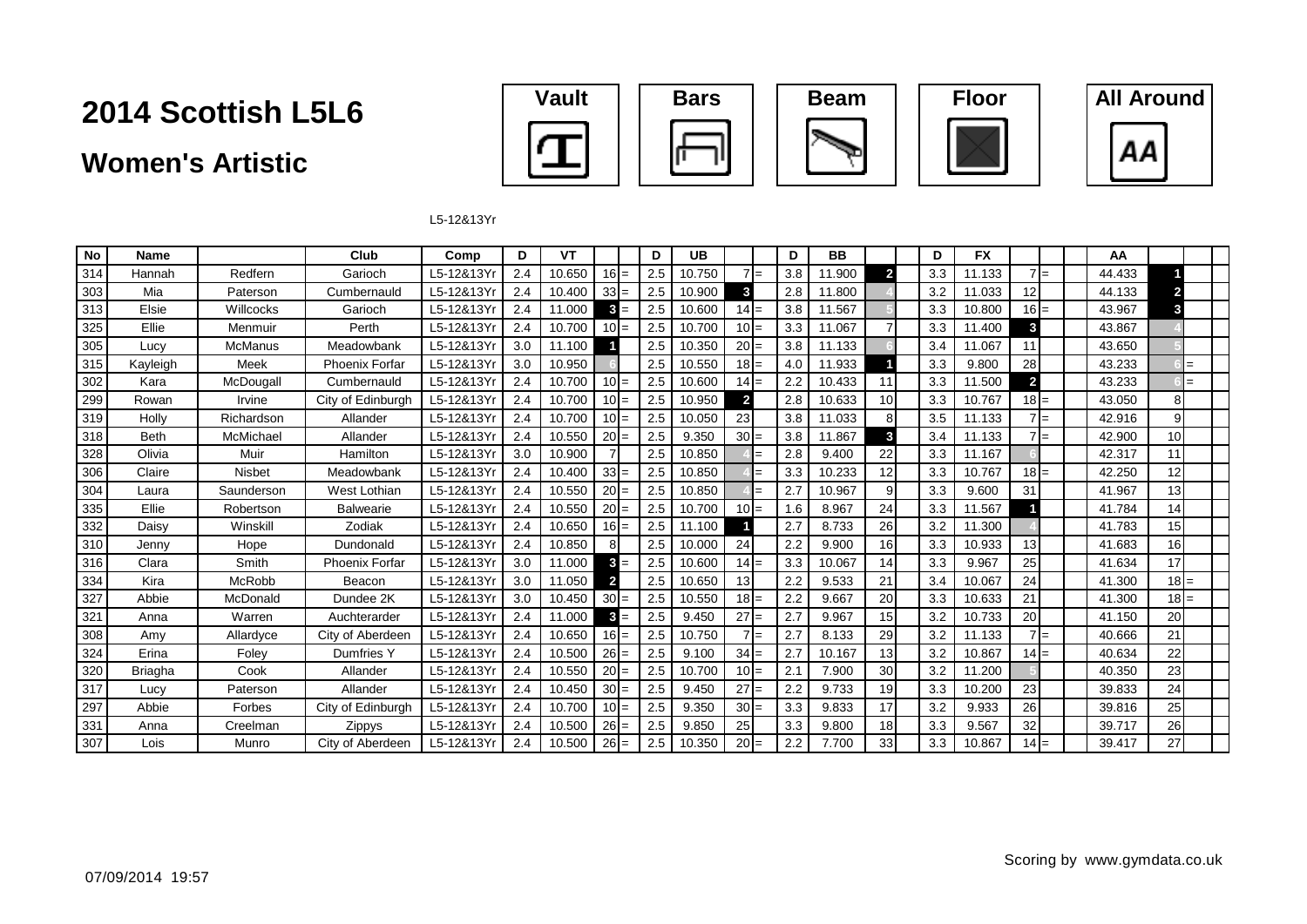|                         | <b>2014 Scottish L5L6</b> | <b>Vault</b>   |                   |            | <b>Bars</b> |        |                 |     |        | <b>Beam</b> |                 |     | <b>Floor</b> |                 |     | <b>All Around</b> |                 |  |        |                 |  |
|-------------------------|---------------------------|----------------|-------------------|------------|-------------|--------|-----------------|-----|--------|-------------|-----------------|-----|--------------|-----------------|-----|-------------------|-----------------|--|--------|-----------------|--|
| <b>Women's Artistic</b> |                           |                |                   |            |             |        |                 |     |        |             |                 |     |              |                 |     |                   |                 |  | АΑ     |                 |  |
| 312                     | Lauren                    | <b>Birtles</b> | Dundonald         | L5-12&13Yı | 2.4         | 10.700 | $10I$ =         | 2.5 | 9.200  |             | 33 <sub>l</sub> | 2.2 | 8.400        | 27              | 3.2 | 10.800            | $16 =$          |  | 39.100 | 28              |  |
| 330                     | Louise                    | Templeton      | Zippys            | L5-12&13Yr | 2.4         | 10.450 | $30 =$          | 2.5 | 9.450  |             | $27 =$          | 2.8 | 8.933        | 25              | 3.2 | 9.867             | 27              |  | 38.700 | 29              |  |
| 298                     | Katy                      | Coats          | City of Edinburgh | L5-12&13Yr | 2.4         | 10.550 | $20 =$          | 2.5 | 10.750 |             | $7 =$           | 2.7 | 8.167        | 28              | 2.7 | 9.067             | 34 <sup>l</sup> |  | 38.534 | 30 <sub>l</sub> |  |
| 329                     | Lucy                      | Cowie          | <b>Zippys</b>     | L5-12&13Yr | 2.4         | 10.150 | 36I             | 2.5 | 9.250  | 32          |                 | 2.8 | 9.333        | 23              | 3.2 | 9.700             | $29 =$          |  | 38.433 | 31              |  |
| 300                     | Morgan                    | <b>Spiers</b>  | City of Glasgow   | L5-12&13Yr | 2.4         | 10.800 | 91              | 2.5 | 9.800  |             | <b>26</b>       | 1.6 | 7.867        | $31 =$          | 3.3 | 9.700             | $29 =$          |  | 38.167 | 32 <sub>l</sub> |  |
| 326                     | Jenni                     | Fearnley       | Lasswade          | L5-12&13Yr | 2.4         | 10.550 | $20 =$          | 2.5 | 10.600 |             | $14 =$          | 2.1 | 7.533        | 34              | 2.6 | 9.400             | 33              |  | 38.083 | 33 <sup>1</sup> |  |
| 311                     | Helena                    | Hollins        | Dundonald         | L5-12&13Yı | 2.4         | 10.500 | $26 =$          | 2.5 | 9.100  |             | $34 =$          | 2.7 | 7.367        | 35 <sub>l</sub> | 3.2 | 10.467            | 22              |  | 37.434 | 34 <sup>1</sup> |  |
| 322                     | Ailie                     | Kinnear        | Auchterarder      | L5-12&13Yı | 2.4         | 10.250 | 35 <sub>l</sub> | 2.5 | 10.100 | 22          |                 | 2.1 | 7.867        | $31 =$          | 2.6 | 8.200             | 35 <sub>l</sub> |  | 36.417 | 35              |  |
| 301                     | Sinead                    | Wilson         | City of Glasgow   | L5-12&13Yr | 2.4         | 10.600 | 19 <sup>l</sup> | 2.0 | 8.950  | <b>36</b>   |                 | 1.5 | 4.500        | 36              | .6  | 6.333             | 36I             |  | 30.383 | 36 <sup>l</sup> |  |